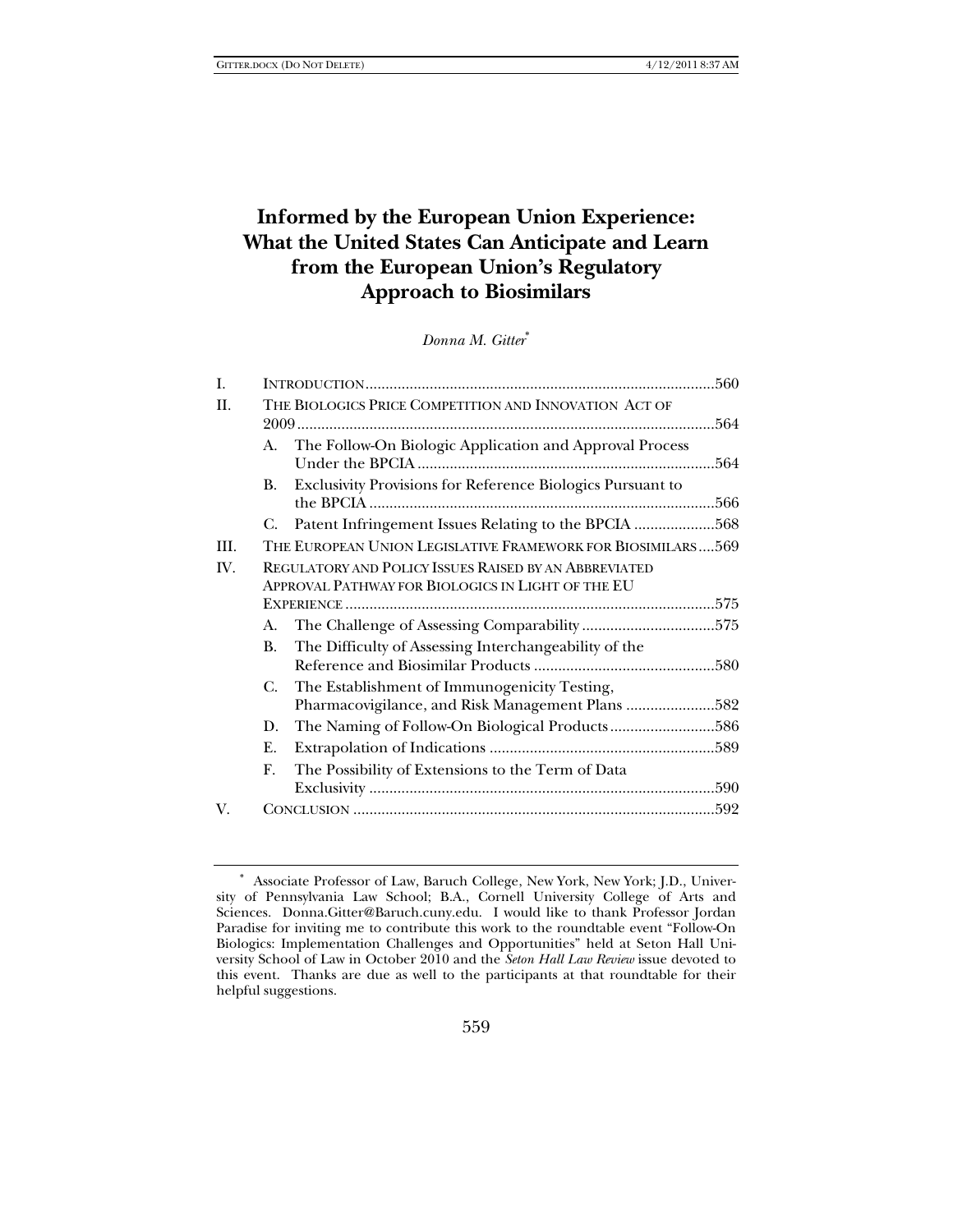#### I. INTRODUCTION

Recombinant DNA technology has enabled the development of a variety of biopharmaceuticals, also known as biological products or biologics.<sup>1</sup> These products, which are made by or derived from living organisms using biotechnology, include erythropoietin, granulocyte colony-stimulating factors, human growth hormone, interferons, and vaccines, among others. $^2$  In both the United States and the European Union (EU), the patents for many biologics have recently expired or will soon do so. Thus, pharmaceutical firms in both regions currently focus on developing alternative versions of biologic products,<sup>3</sup> referred to as biosimilars, follow-on biologics, or follow-on protein products.<sup>4</sup>

Unlike traditional chemical pharmaceuticals, for which precise generic versions can be produced, biologics are inherently variable and cannot be manufactured as true generic equivalents.<sup>5</sup> Biologics have complex three-dimensional structures of high molecular weight, unlike traditional chemical drugs, which are of lower molecular weight and simpler in structure.<sup>6</sup> Consequently, current analytical techniques cannot characterize biologics with sufficient precision to confirm structural equivalence with reference molecules, meaning that biosimilars typically differ from their reference drug in ways that traditional chemical pharmaceuticals do not.

*See* Mellstedt et al., *supra* note 1, at 411.

*See* Mellstedt et al., *supra* note 1, at 412.

 *See* JUDITH A. JOHNSON, CONG. RESEARCH SERV., FDA REGULATION OF FOLLOW-ON BIOLOGICS 9 (Apr. 26, 2010), *available at* http://www.primaryimmune.org/advocacy\_ center/pdfs/health\_care\_reform/Biosimilars\_Congressional\_Research\_Service \_Report.pdf; *see also* Simoens, *supra* note 2, at 211. 7

 *See* Huub Schellekens, *Biosimilar Therapeutics—What Do We Need to Consider?*, 2 NEPHROLOGY DIALYSIS TRANSPLANTATION PLUS (SUPP. 1) i27, i27 (2009)*; see also* Gitter, *supra* note 4, at 560–61; Simoens, *supra* note 2, at 212–13 (describing the differences

<sup>1</sup>  *See* Håkan Mellstedt et al., *The Challenge of Biosimilars*, 19 ANNALS ONCOLOGY 411, 411 (2008). 2

*See id.*; Steven Simoens*, Health Economics of Market Access for Biopharmaceuticals and Biosimilars*, 12 J. MED. ECON. 211, 212–13 (2009). 3

*See* Donna M. Gitter, *Innovators and Imitators: An Analysis of Proposed Legislation Implementing an Abbreviated Approval Pathway for Follow-On Biologics in the United States*, 35 FLA. ST. U.L. REV. 555, 558 n.7 (2008) (noting that the term "follow-on biologic" refers to "proteins and peptides that are intended to be sufficiently similar to a product already approved under the Federal Food, Drug, and Cosmetic Act or licensed under the Public Health Service Act to permit the applicant to rely on certain existing scientific knowledge about the safety and effectiveness of the approved protein product" (citation omitted)); Huub Schellekens & Ellen Moors, *Clinical Comparability and European Biosimilar Regulations*, 28 NATURE BIOTECH. 28, 28 (2010) (noting that the EU typically uses the term "biosimilar").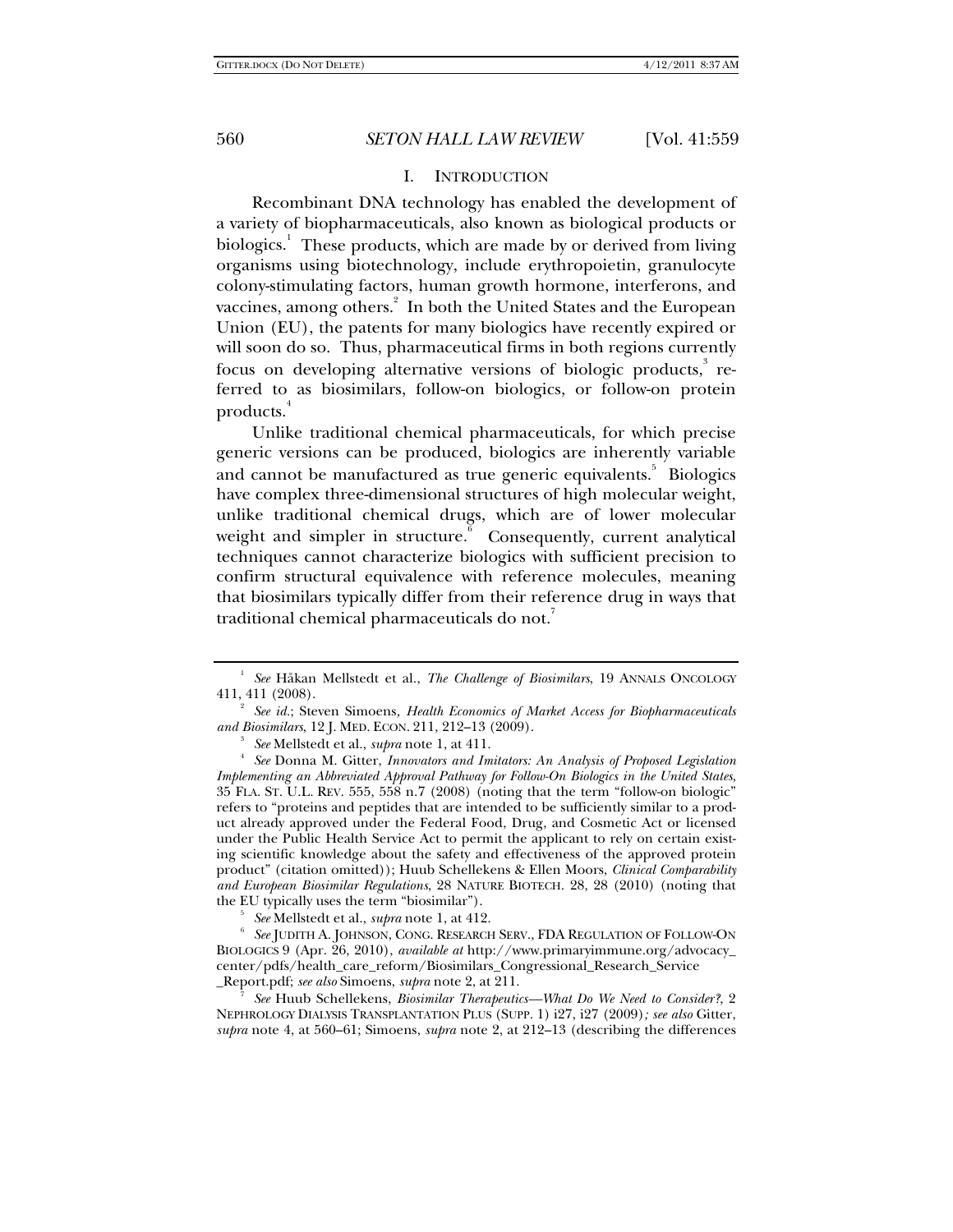The complexity and heterogeneity of biologics derive largely from the manufacturing processes used to produce them. Biologics are made within living cells, and minute changes in the process can result in differences in quality, safety, and efficacy. Thus, biologics differ within a single batch, from one batch to another made by the same company, and among companies producing the same biologic. In contrast, traditional chemical drugs are synthesized using a predictable process that creates identical versions of the innovator  $\frac{d}{d}$ 

The inherent unpredictability of biologics, whether they are innovator or follow-on products, also arises from the fact that biologics raise issues of immunogenicity. Unlike traditional chemical pharmaceutical products, most biologics stimulate an immune response in the human body, prompting the formation of antibodies that may affect human health.<sup>11</sup>

Thus, due to their complex structures, sensitivity to the manufacturing process, and tendency toward immunogenicity, biosimilars cannot be considered generic biopharmaceuticals, but rather new, non-innovative products that are similar, but not identical, to a reference biopharmaceutical product in terms of efficacy and safety.<sup>12</sup>

Notwithstanding the challenges in manufacturing biosimilars, the EU successfully implemented an abbreviated approval pathway for follow-on biologics in 2005.<sup>13</sup> An abbreviated approval pathway for biologics permits a pharmaceutical company applying for regulatory approval to rely, to at least some extent, on the regulatory authority's conclusions regarding the quality, safety, and efficacy of an approved reference product.<sup>14</sup> In this way, the manufacturer of the follow-on product avoids some, though not necessarily all, of the cost-

between biologics and traditional chemical pharmaceuticals, which render the former more complex, difficult to characterize, and harder to manufacture than the latter)

*See* Schellekens, *supra* note 7, at i27–i28. 9

*See* Gitter, *supra* note 4, at 561; Schellekens, *supra* note 7, at i27–i28. Moreover, biosimilar manufacturers do not have access to the manufacturing processes of innovator products because this information is proprietary, rendering precise replication of the reference product impossible. Mellstedt et al., *supra* note 1, at 412.

<sup>&</sup>lt;sup>10</sup> See Simoens, *supra* note 2, at 211.<br><sup>11</sup> See Gitter, *supra* note 4, at 561; Schellekens, *supra* note 7, at i29.<br><sup>12</sup> See Mellstedt et al., *supra* note 1, at 411, 415.<br><sup>13</sup> See Meredith Waldman, *U.S. Health Bill* 

<sup>&</sup>lt;sup>14</sup> See Schellekens, *supra* note 7, at i31.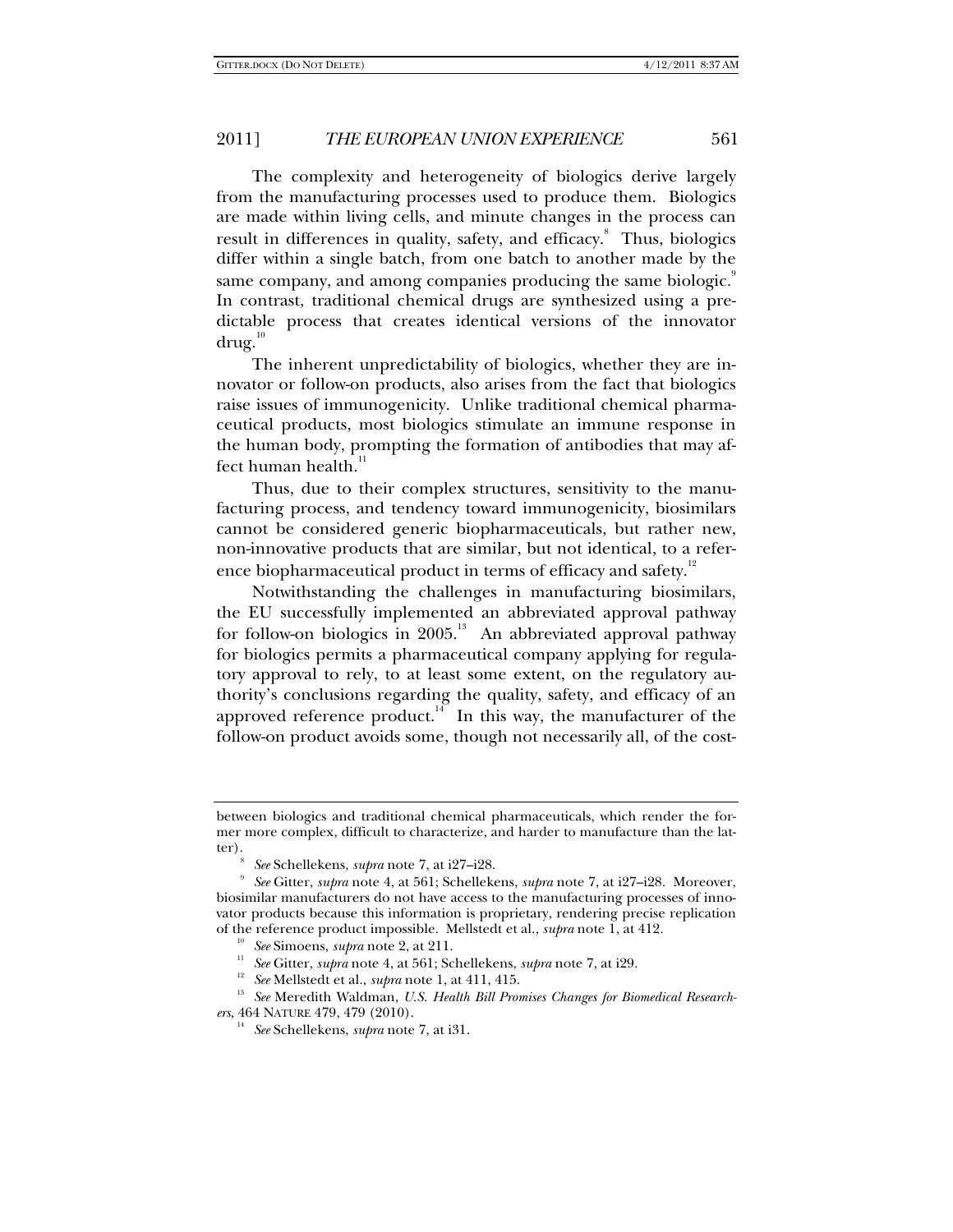ly pre-clinical and clinical testing $^{\rm 15}$  necessary for regulatory approval. $^{\rm 16}$ As of this writing, the European Medicines Agency (EMA), the European equivalent of the U.S. Food and Drug Administration (FDA),<sup>17</sup> has granted marketing authorization to fourteen biosimilar products.

In the United States, the Hatch-Waxman Act (HWA) has provided an abbreviated approval pathway for traditional chemical pharmaceuticals since  $1984$ .<sup>19</sup> For these pharmaceuticals, it is relatively easy to demonstrate that a generic product is equivalent to the reference drug. Experts have noted that "[a]ll that is required is proof that the generic product contains the identical chemical composition as the innovator product and a bioavailability study showing that the pharmacokinetic properties of the generic and reference products are similar."<sup>20</sup>

After years of debate in the United States regarding an abbreviated approval pathway for follow-on biologics analogous to the HWA for traditional pharmaceuticals, $^{21}$  on March 23, 2010, President

Medicines Agency, to author (July 23, 2010, 06:47 EST) (on file with author).<br><sup>19</sup> Pub. L. No. 98-417, 98 Stat. 1585 (1984) (amending the Federal Food, Drug,

<sup>&</sup>lt;sup>15</sup> Pre-clinical trials, sometimes called non-clinical trials, test a pharmaceutical product in a lab or on animals, while clinical trials test the drug in humans. RACHEL CHU & MEIR PUGATCH, STOCKHOLM NETWORK, BIOGENERICS OR BIOSIMILARS? DISCUSSING THE PRESENT, CONSIDERING THE FUTURE 9 n.9 (2009), *available a*t

http://www.stockholm-network.org/downloads/publications/Biosimilars\_final.pdf . 16 *See* Schellekens, *supra* note 7, at i31. "The amount of data required for market approval of biosimilars will be more than for a typical generic drug application but less than for a full new biopharmaceutical application." *Id.*

<sup>17</sup> Brian A. Liang, *Regulating Follow-on Biologics*, 44 HARV. J. ON LEGIS. 363, 397 (2007). The EMA, which was reorganized in 2009, was formerly known by the acronym EMEA. *EMEA Becomes EMA*, PMLIVE INTELLIGENCE ONLINE (Dec. 14, 2009), http://www.pmlive.com/find\_an\_article/allarticles/categories/General/2009/dece mber/news/emea\_becomes\_ema. 18 E-mail from Anna Nagielska, Document and Information Services, European

and Cosmetic Act Pub. L. 75-717, § 505(j), 52 Stat. 1040 (1938), codified at 21 U.S.C.

<sup>&</sup>lt;sup>20</sup> Mellstedt et al., *supra* note 1, at 412 (citation omitted). Pharmacokinetics is described as "what the body does to a drug" and "refers to the movement of drug into, through, and out of the body—the time course of its absorption, bioavailability, distribution, metabolism, and excretion." *Clinical Pharmacology, Pharmacokinetics, Introduction,* THE MERCK MANUALS, http://www.merck.com/mmpe/sec20/

ch303/ch303a.html (last visited Mar. 1, 2011). 21 *See* KEITH J. HARRISON, BIOSIMILARS INDIA 2009: MAPPING OUT THE LATEST DEVELOPMENTS IN EUROPEAN AND U.S. BIOSIMILAR REGULATION—ACHIEVING COST-<br>EFFECTIVE COMPLIANCE 16-18 (Dec. 2, 2009), available at COMPLIANCE 16–18 (Dec. 2, 2009), *available at* http://www.crowell.com/documents/Mapping-Out-Latest-Developments-European-And%20US%20Biosimilar%20Regulation-Achieving-Cost-Effective-Compliance.pdf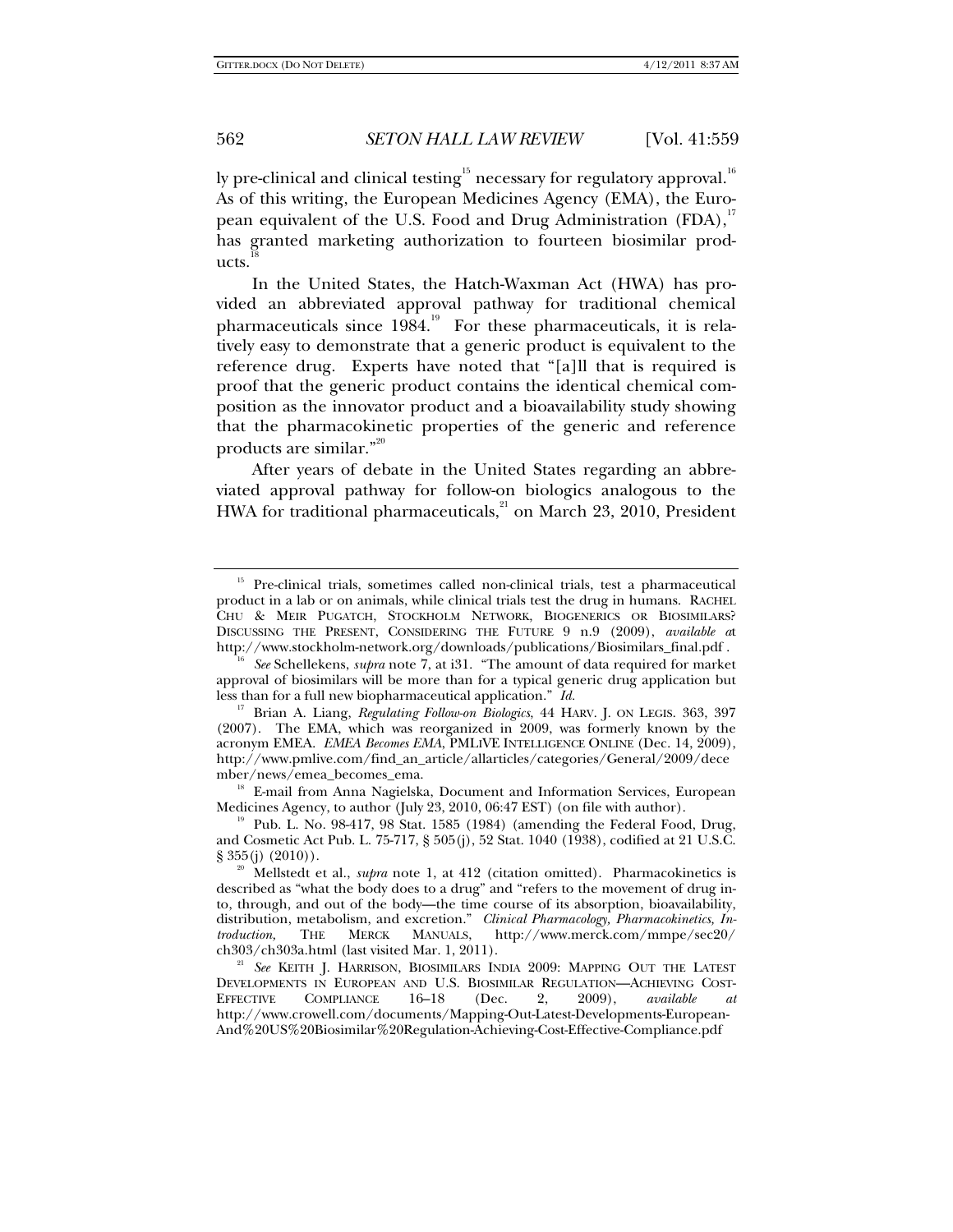Barack Obama signed into law the Biologics Price Competition and Innovation Act of  $2009$  (BPCIA).<sup>22</sup> The BPCIA forms part of the much-debated health care reform bill known as the Patient Protection and Affordable Care Act.<sup>23</sup> With the enactment of the BPCIA, manufacturers of follow-on biologics will be able to file abbreviated applications for FDA approval for follow-on biologics.<sup>24</sup> With this legislation, Congress seeks to provide sufficient protection for innovator firms that have created biological products while simultaneously fostering robust competition from follow-on competitors.<sup>25</sup> Follow-on biologic applicants will aim to ensure that their products meet the FDA's criteria for biosimilarity to the corresponding reference products yet remain different enough, either in composition or method of manufacture, so as to avoid infringing any of the patents covering the reference products. According to the Congressional Budget Office, the legislation is expected to save the federal government approximately \$7 billion over the next decade in drug costs.<sup>26</sup>

Most of the policy debate surrounding the BPCIA concerned the appropriate period, if any, of data exclusivity, meaning the period of time that an innovator firm's pre-clinical and clinical data cannot be

<sup>23</sup> Patient Protection and Affordable Care Act, Pub. L. No. 111-148, 124 Stat. 119 (2010) (codified in scattered sections of 21 U.S.C., 35 U.S.C., and 42 U.S.C.).

<sup>(</sup>outlining the protracted debate in the United States regarding the development of an abbreviated approval pathway for follow-on biologics).<br><sup>22</sup> Patient Protection and Affordable Care Act, Pub. L. No. 111-148, §§ 7001–03,

<sup>124</sup> Stat. 119, 804–21 (2010) [hereinafter BPCIA]; Nathan Beaver et al., *Update— United States Enacts Approval Pathway for Biosimilars*, MONDAQ BUSINESS BRIEFING, Apr.

<sup>&</sup>lt;sup>24</sup> The FDA defines an abbreviated application as "one that relies, to at least some extent, on the Agency's conclusions regarding the safety and effectiveness (or safety, purity, and potency) of an approved product and also contains additional data necessary, other than the underlying clinical data supporting the approved product, to establish that the follow-on product is safe and effective." *Safe and Affordable Biotech Drugs—The Need for a Generic Pathway: Hearing Before the H. Comm. on Oversight and Government Reform*, 110th Cong. 5 (2007) (statement of Janet Woodcock, M.D., Deputy Commissioner, Chief Medical Officer, U.S. Food & Drug Admin.), *available at* http://www.hhs.gov/asl/testify/2007/04/t20070326a.html. The BPCIA defines the term "biological product," also known as a biologic or biopharmaceutical, as "a virus, therapeutic serum, toxin, antitoxin, vaccine, blood, blood component or derivative, allergenic product, protein (except any chemically synthesized polypeptide), or analogous product, or arsphenamine or derivative of arsphenamine (or any other trivalent organic arsenic compound), applicable to the prevention, treatment, or cure of a disease or condition of human beings." BPCIA §  $7002(b)(1)$  (amending 42 U.S.C. § 262(i) (2006)).

<sup>&</sup>lt;sup>25</sup> See Doug Trapp, *Health Reform Law Gives Biologic Drugs 12-Year Exclusivity*, AMEDNEWS.COM, Apr. 12, 2010, http://www.ama-assn.org/amednews/ 2010/04/12/gvsa0412.htm. 26 *Id.*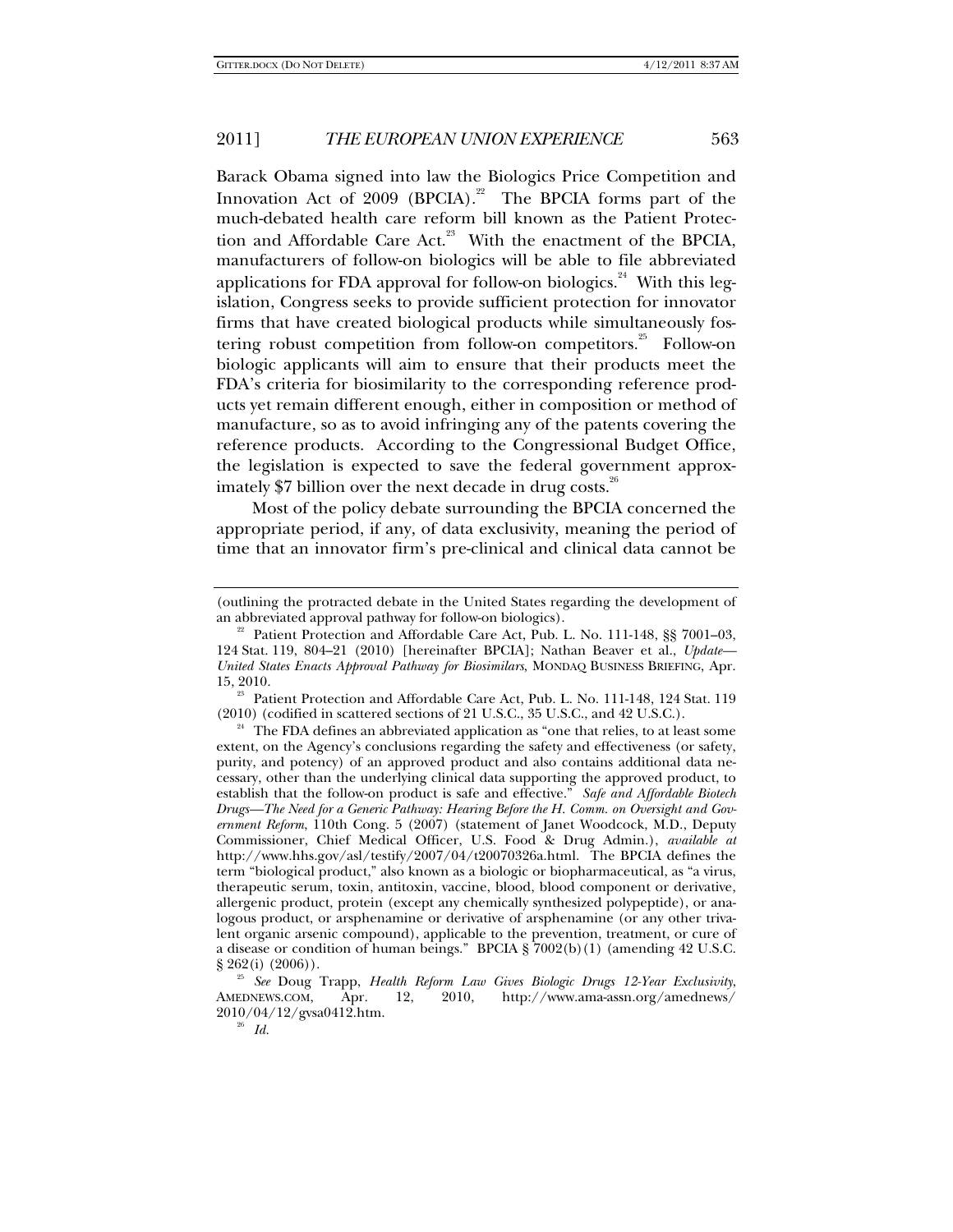used by a follow-on competitor.<sup>27</sup> This issue did not arise in the EU because manufacturers of innovative biologics enjoy the same exclusivity period as manufacturers of innovative chemical pharmaceuticals.<sup>28</sup> Now that it has enacted the BPCIA, the United States can look to the EU to determine the salient regulatory and policy issues that have come to the fore in that region during the last several years, after its enactment of an abbreviated approval pathway for biologics.

Currently, the EU is grappling with the following six questions: (1) how to assess comparability of the reference and follow-on biologic products; (2) whether to designate a biologic as interchangeable with the reference product; (3) the appropriate levels of immunogenicity testing, pharmacovigilance, and risk assessment for biosimilars; (4) the propriety of giving a follow-on biologic the same name as the reference product; (5) the approval of a biosimilar drug for indications for which it has not been evaluated in clinical trials, based on extrapolation of data from the reference product; and (6) potential extensions to the term of data exclusivity for biosimilars. This Article will consider how the EU is dealing with these challenges with a view toward applying these lessons to the United States. A full consideration of these questions requires an understanding of the recently enacted BPCIA, as well as the EU legislative approval pathway for biosimilars.

## II. THE BIOLOGICS PRICE COMPETITION AND INNOVATION ACT OF 2009

## *A. The Follow-On Biologic Application and Approval Process Under the BPCIA*

The BPCIA provides that a follow-on biologic may be approved by the Secretary of the U.S. Department of Health and Human Services ("the Secretary")<sup>29</sup> if it is "biosimilar" to the reference product.<sup>30</sup>

<sup>27</sup> *See e.g.*, *Safe and Affordable Biotech Drugs—The Need for a Generic Pathway: Hearing Before the H. Comm. on Oversight and Government Reform*, 110th Cong. 174–75 (2007) (statement of Henry G. Grabowski, Ph.D.), *available at*  http://docs.govdoc.org/us/legi/house/cogr/hearings/HHRG-110-0043.pdf (testifying, during Congressional hearings regarding an earlier draft biologics bill, in favor of a data exclusivity period for innovator biologics of at least ten years, akin to that of the EU) [hereinafter Grabowski Testimony]; Gitter, *supra* note 4, at 613–16 (describing the debate among industry representatives, legislators, and academics regarding data exclusivity for innovator biologics and advocating for ten to twelve years of data

<sup>&</sup>lt;sup>28</sup> See infra notes 42–45 and accompanying text.  $42$  U.S.C. § 262(k)(3) (Supp. IV 2010).

 $30 \text{ }$  \$ 262(k)(2)(A)(i)(I).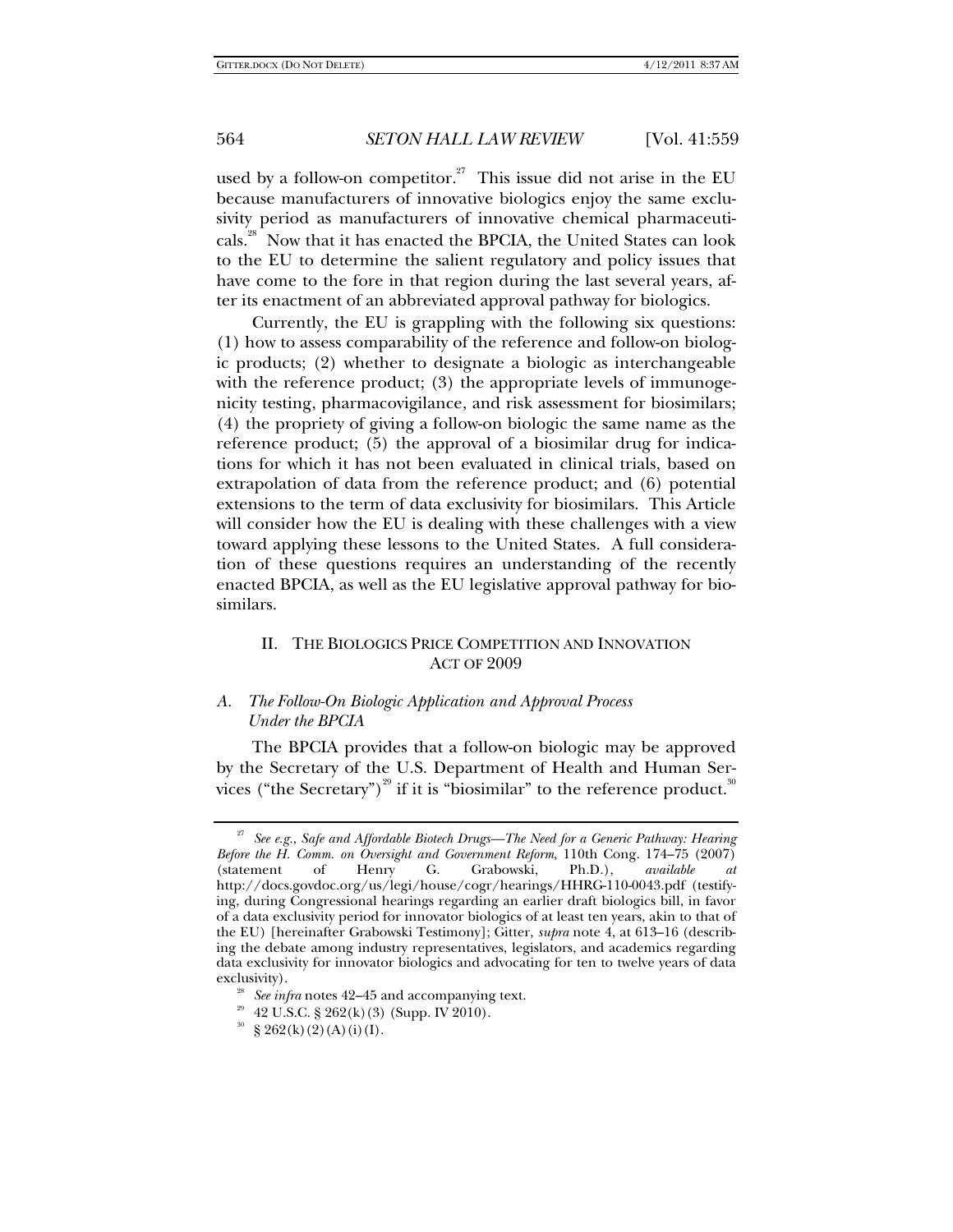Biosimilarity is defined to mean "that the biological product is highly similar to the reference product notwithstanding minor differences in clinically inactive components" and "there are no clinically meaningful differences between the biological product and the reference product in terms of the safety, purity, and potency of the product."<sup>31</sup> To assess biosimilarity, the FDA will determine, among other things, whether: (1) the follow-on product is "highly similar" to the reference product based on data from analytical, animal, and clinical studies; (2) the two products have the same mechanism of action, to the extent such mechanism is known; and (3) the conditions of use in the labeling for the proposed biological product have been previously approved for the reference product; and (4) the route of administration, dosage form, and strength of the two products are the same.<sup>32</sup> The BPCIA also provides that the Secretary "may determine, in the Secretary's discretion, that any of these elements [considered for a showing of biosimilarity] is unnecessary."<sup>33</sup>

An applicant may also include in its application information demonstrating that its biological product meets a higher standard, namely, interchangeability. $34$  For a follow-on biologic to be deemed interchangeable, the applicant must demonstrate that the biological product is biosimilar to the reference product and "can be expected to produce the same clinical result as the reference product in any given patient."35 Interchangeable products can then be substituted by a pharmacy without physician approval.<sup>36</sup> With the enactment of the BPCIA, the FDA will issue guidance, after the requisite notice and comment period, for follow-on firms seeking to achieve designations of biosimilarity and interchangeability.<sup>37</sup>

 $37\over{8}$  262(k)(8).

 $\S 262(i)(2)(B)$ .

 $^{32}$  § 262(k)(2)(A)(i)(I)–(IV).<br> $^{33}$  s 262(1)(2)(A)(i)

 $^{33}$  § 262(k)(2)(A)(ii).

 $\S 262(k)(2)(B)$ .

 $35$  42 U.S.C. § 262(k)(2)(B)(4) (Supp. IV 2010). Furthermore, if a biological product "is administered more than once to an individual," it will be deemed interchangeable only if "the risk in terms of safety and diminished efficacy of alternating or switching between the use of the biological and the reference product is not greater than the risk of using the reference product without such alternation or switch." *Id.*

 $§ 262(i)(3).$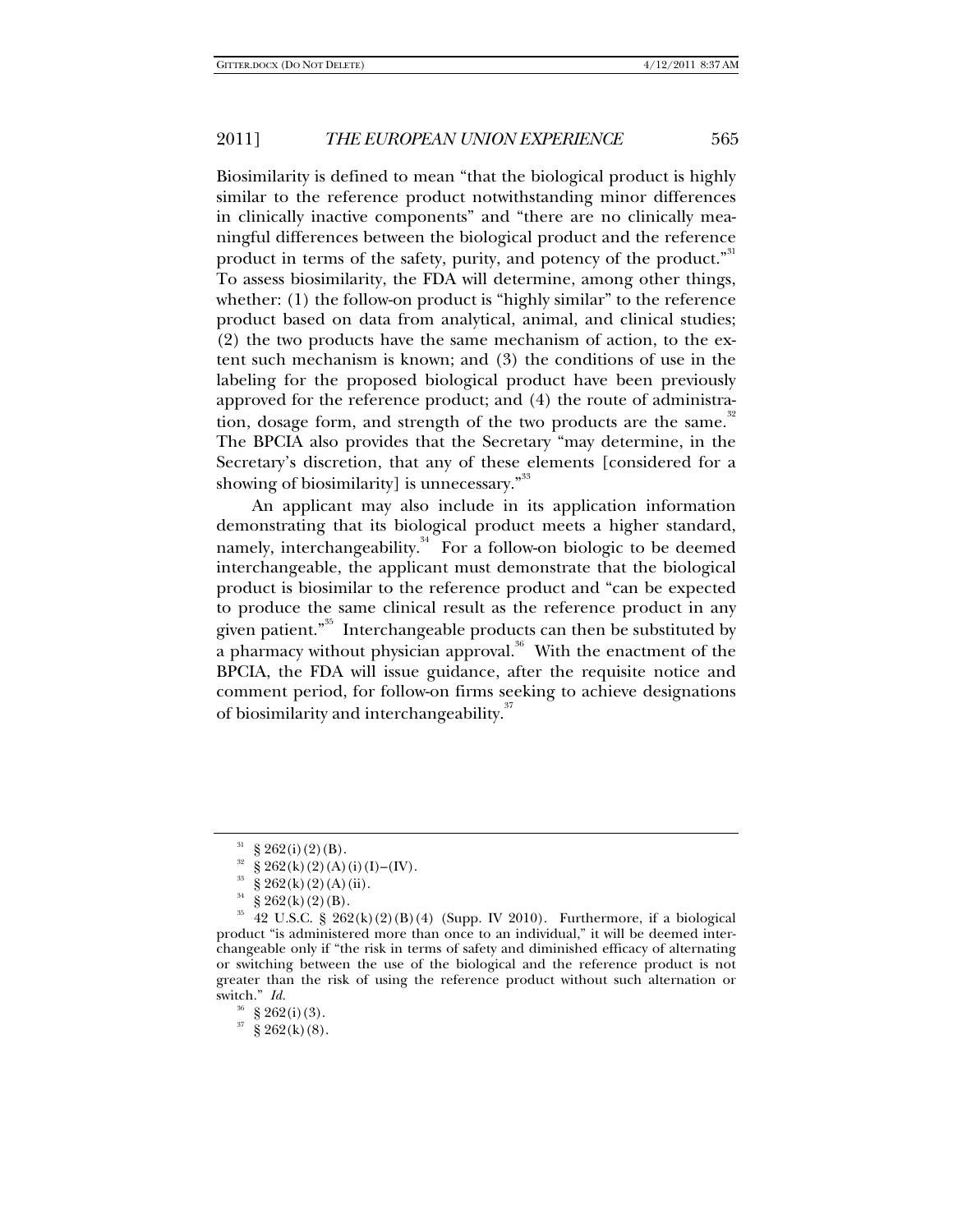## *B. Exclusivity Provisions for Reference Biologics Pursuant to the BPCIA*

The thorniest issue relating to the enactment of the BPCIA involved the length of the statutory exclusivity period for reference biologics. Pursuant to the HWA, which provides an abbreviated approval pathway for traditional chemical pharmaceuticals,<sup>38</sup> and upon which the BPCIA is modeled, $39$  there are two types of exclusivity: market exclusivity and data exclusivity. Market exclusivity is defined as "a period of time during which the FDA affords an approved drug protection from competing applications for marketing approval. $n^{40}$  Under the HWA, the marketing exclusivity provision precludes the FDA from approving any abbreviated new drug application for a generic drug for five years from the date the FDA approved the corresponding reference drug, if that reference drug is a new chemical entity.<sup>41</sup>

While the terms market exclusivity and data exclusivity are often considered synonymous under the HWA, $42$  in the EU these terms are usually parsed more precisely. Throughout the EU, all branded medicinal products, including traditional chemical pharmaceuticals and biologics, are governed by the  $8+2+1$  rule.<sup>43</sup> The innovator may receive up to eight years of data exclusivity, which means that a followon firm may not even submit a biosimilar application that relies on an innovator firm's data until eight years after the EMA's authorization

<sup>38</sup> Pub. L. No. 98-417, 98 Stat. 1585 (1984) (amending the Federal Food, Drug, and Cosmetic Act Pub. L. 75-717, § 505(j), 52 Stat. 1040 (1938), codified at 21 U.S.C. § 355(j) (2006)). Under the HWA, generic drug manufacturers are typically not required to submit pre-clinical and clinical data along with their abbreviated new drug applications, thereby by-passing the significant expenses associated with developing new pharmaceuticals. *See id.* In order to take advantage of this abbreviated pathway, the generic manufacturer must prove that the generic version of the drug contains the same active ingredient as the original, demonstrates bioequivalence to the original, and is manufactured according to appropriate practices. *See* 21 U.S.C. § 355(j)(2)(A). 39 *See* Ralph A. Loren & Thomas H. Wintner, *New Law! The Biologics Price Competi-*

*tion and Innovation Act of 2009*, MARTINDALE.COM (Apr. 12, 2010), http://www.martindale.com/health-care-law/article\_Edwards-Angell-Palmer-Dodge-

<sup>&</sup>lt;sup>40</sup> WENDY H. SCHACHT & JOHN R. THOMAS, CONG. RESEARCH SERV., RL 33901, FOLLOW-ON BIOLOGICS: INTELLECTUAL PROPERTY AND INNOVATION ISSUES 13 (2009), *available at* http://www.ipmall.info/hosted\_resources/crs/RL33901\_090320.pdf.

<sup>&</sup>lt;sup>41</sup> 21 U.S.C. § 355(j)(5)(F)(ii) (2006); 21 C.F.R. § 314.108(b)(2) (2010). The period of market exclusivity is three years after the approval date if the innovator drug is not a new chemical entity. §  $355(j)(5)(F)(iii)$ .<br><sup>42</sup> *See* Grabowski Testimony, *supra* note 27, at 172–74.<br><sup>43</sup> *See* Joyce Wing Yan Tam, *Biologics Revolution: The Intersection of Biotechnology, Pa-*

*tent Law, and Pharmaceutical Regulation*, 98 GEO. L. J. 535, 554 (2010).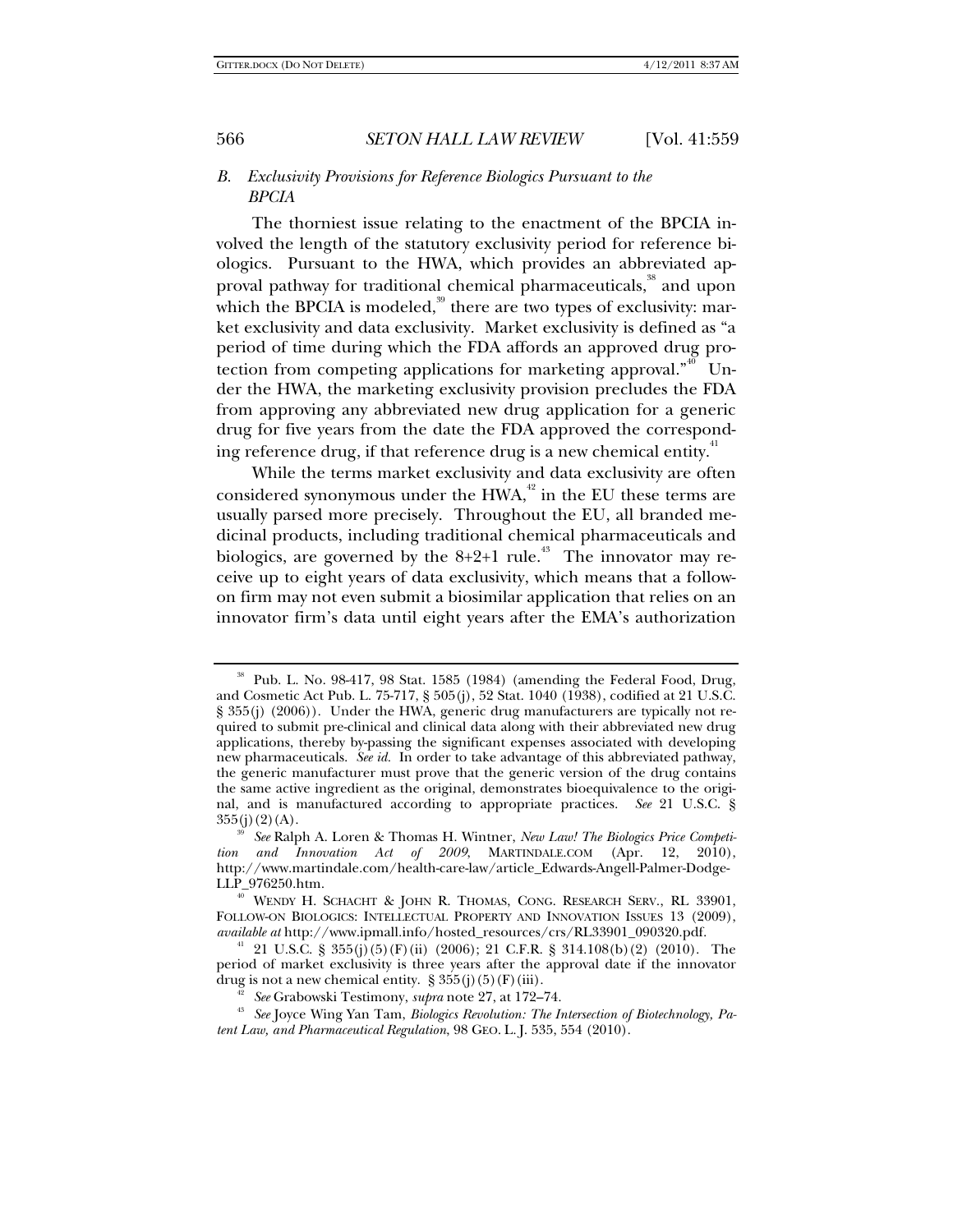of the reference product.<sup>44</sup> What is more, the branded firm receives an additional two years of purely market exclusivity, meaning that the follow-on firm may not market the biosimilar product until ten years (i.e.,  $8 + 2$ ) have elapsed from the EMA's authorization of the reference product.<sup> $45$ </sup> In addition, the period of exclusivity can be extended to a maximum of eleven years  $(8 + 2 + 1)$  if, during the first eight years of data exclusivity, the holder of the reference product "obtains an authorisation for new therapeutic indication(s) which bring(s) significant clinical benefits in comparison with existing therapies."<sup>46</sup>

In discussions regarding the BPCIA, innovator firms, represented by the Biotechnology Industry Organization trade group, sought an exclusivity period totaling fourteen years, while the Generic Pharmaceutical Association sought much less.<sup>47</sup> Indeed, one draft version of the legislation provided for no market exclusivity period whatsoever for the reference drug.<sup>48</sup> Meanwhile, scholars and policy makers supported varying periods of exclusivity.<sup>41</sup>

The BPCIA ultimately established a four-year data exclusivity period to run concurrently with a twelve-year market exclusivity period for reference biologic drugs.<sup>50</sup> A follow-on biologic application may not be submitted until four years after the FDA's authorization of the reference product, and a follow-on biologic application may not be

<sup>44</sup> *See id.*

<sup>45</sup> *Follow-On Biologics: Hearing Before the S. Comm. on Health, Education, Labor and Pensions*, 110th Cong. 3 (2007) (statement of Nicolas Rossignol, Administrator, European Commission, Pharmacuticals Unit), *available at* http://help.senate.gov/imo/ media/doc/Rossignol.pdf [hereinafter Rossignol Testimony]; *see also* Elisabeth Berthet-Maillols, *Biosimilar EPO: The Reasons to Be Confident*, 6 J. GENERIC MEDS. 111, 114

<sup>&</sup>lt;sup>46</sup> Rossignol Testimony, *supra* note 45, at 3.<br><sup>47</sup> Trapp, *supra* note 25.<br><sup>48</sup> See Gitter, *supra* note 4, at 611–12.<br><sup>49</sup> See, e.g., Grabowski Testimony, *supra* note 27, at 174 ("A ten year exclusivity period, like that currently exists in Europe, would help balance innovation incentives and price competition when instituting a new regulatory pathway for biologicals."); David E. Adelman & Christopher M. Holman, *Misplaced Fears in the Legislative Battle Over Affordable Biotech Drugs*, 50 IDEA 565, 565–70 (2010) (favoring a twelve-year data exclusivity period for biologics); Gitter, *supra* note 4, at 613–16.

<sup>[</sup>A] data protection period of ten to twelve years, which would run concurrently with the patent term for the product, would provide pioneer firms with the assurance that they would earn a reasonable monopoly period in return for the time, money, and effort they expended in developing an innovator biologic product.

*Id.* at 616.

 $50$  42 U.S.C. § 262(k)(7)(A)–(B) (Supp. IV 2010).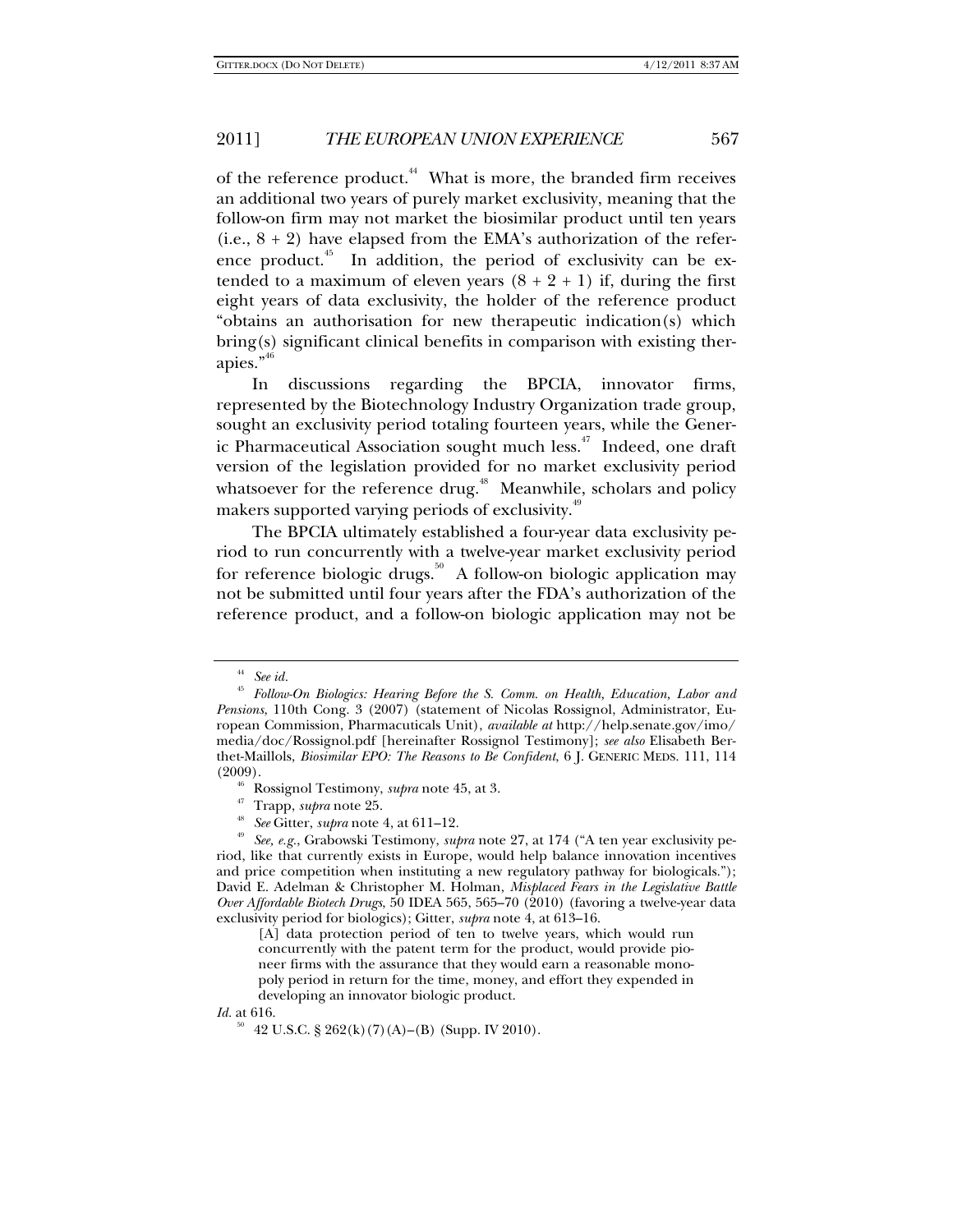approved by the FDA until twelve years after FDA authorization of the reference product.<sup>51</sup> Thus, unlike the EU, which affords biologics the same data and marketing exclusivity periods as any other innovative  $d\text{rug}^{52}$  the United States has established a separate exclusivity period for biologics.

## *C. Patent Infringement Issues Relating to the BPCIA*

Another salient feature of the BPCIA, which is markedly different from the HWA, is the process by which a follow-on manufacturer can learn about the patents relating to the reference product. With respect to traditional chemical drugs, once the FDA approves a new product, the agency publishes the drug name and related patent information in its Approved Drug Products with Therapeutic Equivalence Evaluations, also known as the Orange Book.<sup>53</sup> The HWA includes this provision in order to provide the public, including generic manufacturers of traditional chemical drugs, with information about patents held by innovator firms.<sup>54</sup> Manufacturers of biologics, however, do not publish their patent information in the Orange Book.<sup>55</sup> In order to provide manufacturers of follow-on biologics with information about patents held by innovator firms, analogous to the information enjoyed by manufacturers of generic drugs, the BPCIA requires a process of information exchange between the reference product sponsor, typically the patent holder or licensee, and the follow-on biologic applicant.<sup>50</sup>

<sup>&</sup>lt;sup>51</sup> *Id.* In addition, an additional six months of exclusivity may be obtained for approved pediatric or rare disease indications. § 262(m). The BPCIA also provides exclusivity for the first interchangeable biological product.  $\S 262(k)(6)$ . In contrast, the EU does not afford any exclusivity to biosimilar products. *See* CHU & PUGATCH,

*supra* note 15, at 22. 52 *See supra* note 43 and accompanying text. 53 *See* 21 C.F.R. § 314.3(b) (2010). The Approved Drug Products with Therapeutic Equivalence Evaluations is commonly referred to as the Orange Book. *Orange Book: Approved Drug Products with Therapeutic Equivalence Evaluations*, U.S. FOOD & DRUG ADMIN. http://www.accessdata.fda.gov/scripts/cder/ob/default.cfm (last vi-

<sup>&</sup>lt;sup>54</sup> See Cynthia H. Zhang, *Innovator vs. Generic: The Interplay of Patent Delisting and 180-Day Market Exclusivity, 5 TRENDS IN BIO/PHARMACEUTICAL INDUSTRY 16, 17 (2009).* 

<sup>&</sup>lt;sup>55</sup> Tam Q. Dinh, *Potential Pathways for Abbreviated Approval of Generic Biologics under Existing Law and Proposed Reforms to the Law*, 62 FOOD & DRUG L.J. 77, 111 (2007) (stating that "a biologic approved under a BLA is not listed in the *Orange Book*").

*See* Loren & Wintner, *supra* note 39. For the details of this process, see 42 U.S.C. § 262(l) (Supp. IV 2010).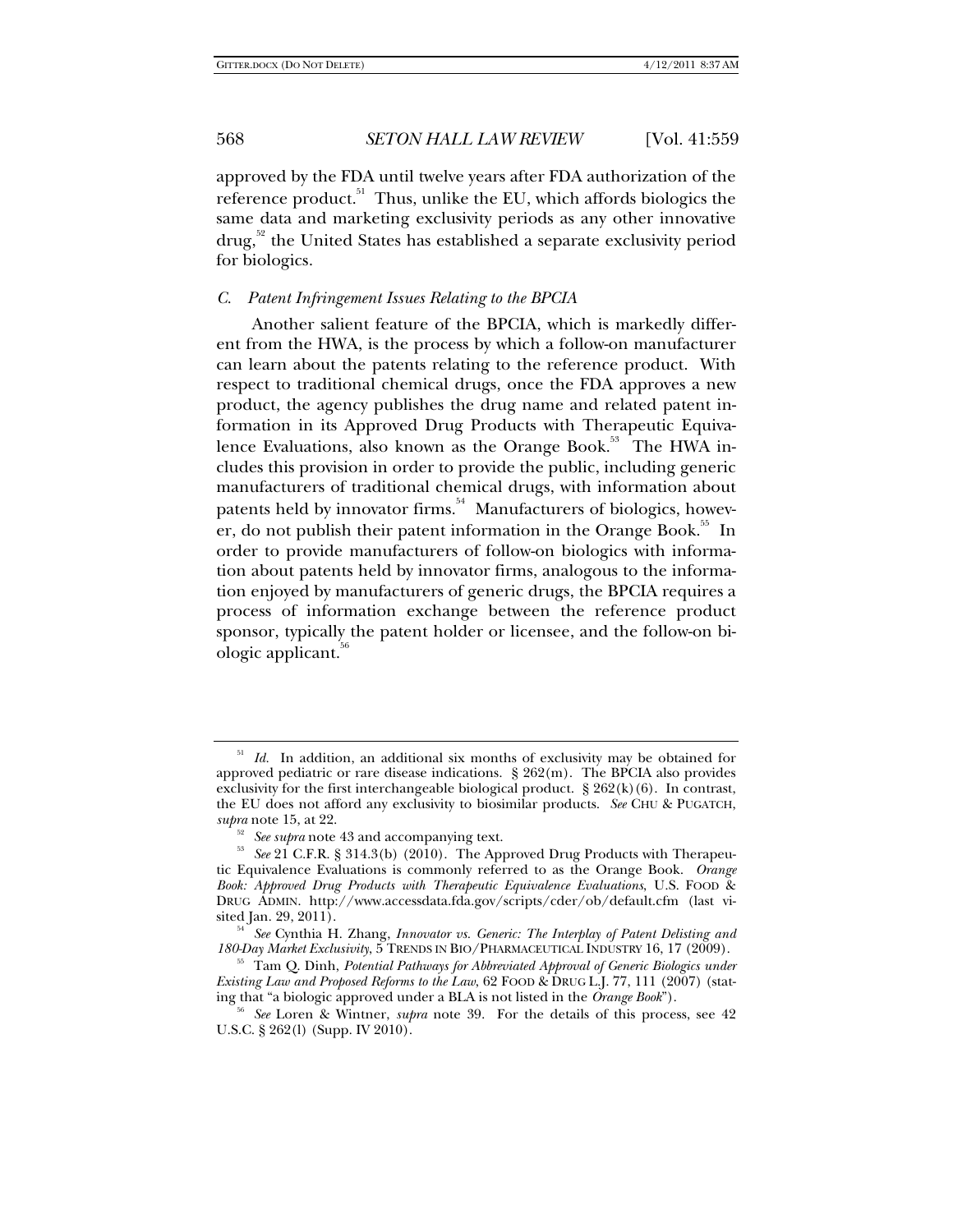#### III. THE EUROPEAN UNION LEGISLATIVE FRAMEWORK FOR BIOSIMILARS

The EU legislative framework for abbreviated approval of biosimilars proves instructive in light of the similarities between EU and U.S. pharmaceutical approval processes. In both regions, all biotechnological products, including biosimilars, undergo rigorous review and a centralized approval process.<sup>57</sup> Moreover, both regions offer patent protection for twenty years from the filing of the application as well as a strong commitment to intellectual property rights and the implementation of an exclusivity period for firms that create new products.<sup>38</sup>

In 2005 the EU successfully established a comprehensive regulatory pathway for biosimilar products.<sup>59</sup> It was the first region in the world to do so.<sup>60</sup> Branded biologics must proceed through a centralized regulatory process, mediated by the EMA, which is effective throughout all twenty-seven EU Member States.<sup>61</sup> In contrast, traditional chemical pharmaceuticals may submit either to the centralized authorization process or, alternatively, to national authorization procedures. $62$  In its role as the agency evaluating all biologics, the EMA and its scientific Committee for Medicinal Products for Human Use (CHMP)<sup>63</sup> developed several guidance documents to create detailed

<sup>59</sup> *See* Council Directive 2004/27, 2004 O.J. (L 136) 47, 34–57 (EC) (amending Directive 2001/83 on the Community Code Relating to Medicinal Products for Hu-

man Use); Commission Regulation 726/2004, 2004 O.J. (L 136) 1–33 (EC).<br><sup>60</sup> *See* Schellekens & Moors, *supra* note 4, at 30.<br><sup>61</sup> Central Authorisation of Medicines, EUR. MEDS. AGENCY [hereinafter EMA], http://www.ema.europa.eu/ema/index.jsp?curl=pages/about\_us/general/general\_ content\_000109.jsp&murl=menus/about\_us/about\_us.jsp&mid=WC0b01ac

<sup>57</sup> *See* LINDA R. HORTON, THE EUROPEAN EXPERIENCE WITH FOLLOW-ON BIOLOGICS LEGISLATION 4 (2008), *available at* http://www.ftc.gov/bc/workshops/hcbio/docs/

fob/lhortonsv.pdf. 58 *Id.* It should also be noted that the U.S. and EU differ in some significant ways. For example, each of the twenty-seven EU Member States has its own healthcare system and exercises self-determination with respect to pharmaceutical reimbursement, pricing, and substitutability. *Id.* Moreover, in the EU, national differences persist in the patent systems. *Id.*

<sup>0580028</sup>a47&jsenabled=true (last visited Mar. 2, 2011); *see also* Simoens, *supra* note 2, at 213 (noting that the EMA assesses biopharmaceuticals through the centralized

procedure).<br><sup>62</sup> EMA, *supra* note 61.<br><sup>63</sup> *See* Liang, *supra* note 17, at 398–99. For human drugs, once a company submits a marketing authorization application to the EMA as part of the centralized process, the CHMP, which is the scientific arm of the EMA, evaluates the product. *Id.* If the CHMP concludes that the product meets the requisite quality, safety, and efficacy standards, CHMP sends this recommendation to the European Commission, which may, in its discretion, issue a market authorization valid throughout the EU. *Id.* The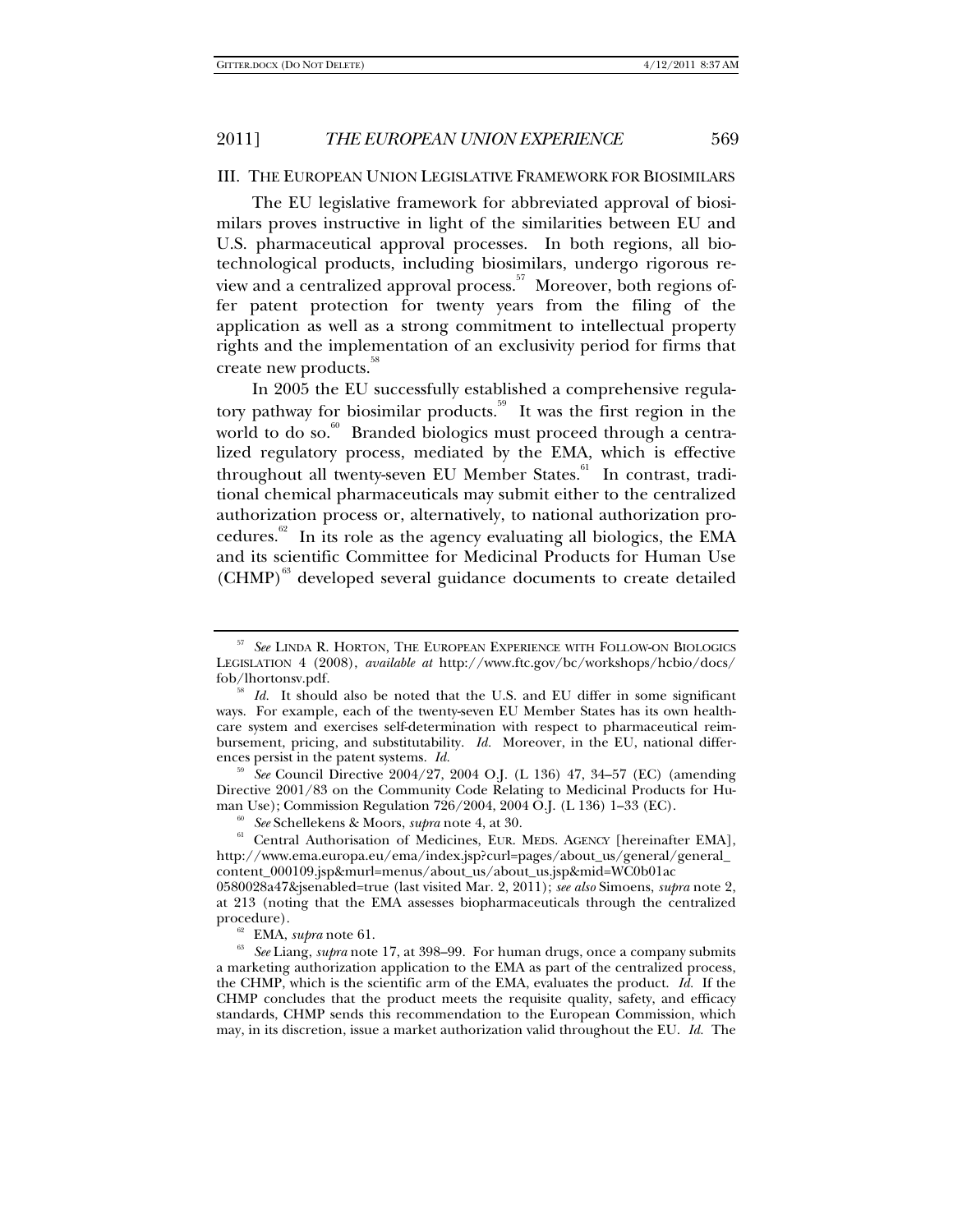criteria for approval. $^{64}$  The three essential requirements of the EMA CHMP guidelines for biosimilars are (1) the provision of the requisite

CHMP is also charged with some post-authorization responsibilities, such as review of modifications and extensions of the existing marketing authorization. *Id.*

<sup>54</sup> See Schellekens & Moors, *supra* note 4, at 28. The first EMA/CHMP guideline regarding biologics, the *Guideline on Similar Biological Medical Products*, which came into effect in October 2005, aimed "to introduce the concept of similar biological medicinal products; to outline the basic principles to be applied; and to provide applicants with a 'user guide', showing where to find relevant scientific information in the various CHMP guidelines in order to substantiate the claim of similarity." Eur. Meds. Agency [EMA], *Guideline of Similar Biological Medicinal Products*, at 3, EMEA Doc. No. CHMP/437/04 (Oct. 30, 2005), *available at* http://www.ema.europa.eu/ docs/en\_GB/document\_library/Scientific\_guideline/2009/09/WC500003517.pdf [hereinafter EMA, EMEA/CHMP/437/04]. In June 2006, two additional EMA/CHMP guidelines came into effect. The *Guideline on Similar Biological Medicinal Products Containing Biotechnology-Derived Proteins as Active Substances: Quality Issues* aims to establish "the quality requirements for a biological medicinal product claiming to be similar to another one already marketed." EMA, *Guideline on Similar Biological Medicinal Products Containing Biotechnology-Derived Proteins as Active Substances: Quality Issues*, at 3, EMEA Doc. No. CHMP/BWP/49348/2005 (Feb. 22, 2006), *available at* http://www.ema.europa.eu/docs/en\_GB/document\_library/Scientific\_guideline/2 009/09/WC500003953.pdf [hereinafter EMA, EMEA/CHMP/49348/2005]. This document addresses requirements pertaining to biosimilars with respect to manufacturing processes, analytical methods to assess comparability, factors to consider when choosing a reference product, and physicochemical and biological characterization of biosimilars. *Id.* The *Guideline on Similar Biological Medicinal Products Containing Biotechnology-Derived Proteins as Active Substance: Non-Clinical and Clinical Issues*, which also took effect in June 2006, addresses pre-clinical requirements for biosimilars, mainly pharmaco-toxological assessment, along with clinical requirements, namely, pharmacokinetic, pharmacodynamic, efficacy, and safety studies, with an emphasis on evaluating the immunogenicity of biosimilars. EMA, *Guideline on Similar Biological Medicinal Products Containing Biotechnology-Derived Proteins as Active Substance: Non-Clinical and Clinical Issues*, at 3, EMEA Doc. No. CHMP/BWP/42832/2005 (Feb. 22, 2006), *available at* http://www.ema.europa.eu/docs/en\_GB/document\_library/Scientific\_ guideline/2009/09/WC500003920.pdf [hereinafter EMA, EMEA/CHMP/BWP/ 42832/2005]. In April 2008, the *Guideline on Immunogenicity Assessment of Biotechnology-Derived Therapeutic Proteins* came into effect. EMA, *Guideline on Immunogenicity Assessment of Biotechnology-Derived Therapeutic Proteins*, at 1, EMEA Doc. No. CHMP/BWP/14327/2006 (Dec. 13, 2007), *available at* http://www.ema.europa.eu/ docs/en\_GB/document\_library/Scientific\_guideline/2009/09/WC500003946.pdf. This document considers the immunogenic issues that biopharmaceutical companies must address for approval of a biosimilar product or when a manufacturing change occurs. *Id.* at 4. These include factors that affect immunogenicity and the potential consequences of it; the development, design, and interpretation of pre-clinical and clinical assays to evaluate the immunogenic potency of a product and its comparability to other products; and the implementation of a risk management plan. *See id.* at 7–13.

Finally, the EMA/CHMP has also adopted six product-specific guidelines, relating to the development of biosimilars containing recombinant erythropoietin; recombinant interferon alpha; low-molecular-weight-heparin; somatropin; human insulin; and granulocyte colony-stimulating factor. E-mail from Anna Nagielska, Document and Information Services, European Medicines Agency, to author (July 29, 2010, 10:13 EST) (on file with author). These documents set forth pre-clinical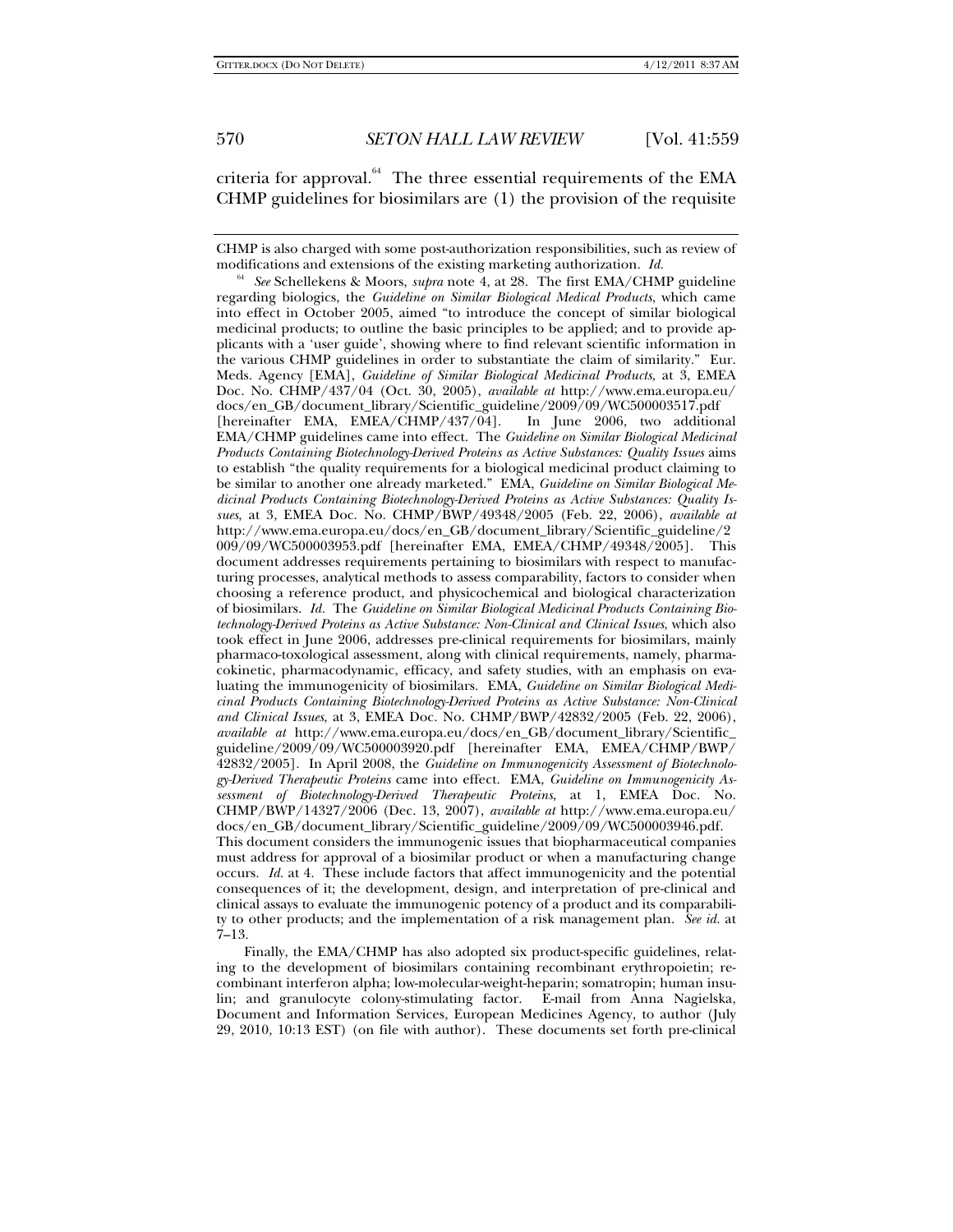pre-clinical and clinical data; (2) a comparability exercise to show biosimilarity in quality, efficacy, and safety; and (3) product-specific pharmacovigilance and risk management plans to monitor potential immunogenicity.<sup>65</sup>

With respect to the first requirement, the EMA's regulatory framework for biosimilars mandates clinical trial data in order to

*siderations*, INCON INSIGHT, Mar. 2010, http://www.iconplc.com/icon-files/insightnewsletter/Spring10/ biosimilars.html ("Regulatory authorities agree that nonclinical and clinical data are needed to demonstrate the safety and efficacy of a biosimilar. In addition, post-marketing surveillance and Risk Management Plans should be in place for the approval of biosimilar products." (citations omitted)); Schellekens, *supra* note 7, at i31 (describing the EMA's requirements for pre-clinical and clinical data; a comparability analysis; and pharmacovigilance plans); Schellekens & Moors, *supra* note 4, at 30 (noting the EMA's need for pre-clinical and clinical data and a comparability exercise in order to approve a biosimilar).

and clinical data requirements for marketing approval, describing the size of the clinical trials required and the best means of demonstrating equivalence for each product in comparison to the reference product. *See* EMA, *Guideline on Clinical and Non-Clinical Development of Similar Biological Medicinal Products Containing Recombinant Erythropoietins (Revision)*, at 3, EMEA Doc. No. CHMP/BMWP/301636/2008 (Mar. 18. 2010), *available at* http://www.ema.europa.eu/docs/en\_GB/document\_library/Scientific\_guideline/2 010/04/WC500089474.pdf (Mar. 18, 2010) [hereinafter EMA, EMEA/CHMP/BMWP/301636/2008]; EMA, *Reflection Paper on Non-Clinical and Clinical Development of Similar Medicinal Products Containing Recombinant Interferon Alpha*, at 3, EMEA Doc. No. CHMP/BMWP/118264/07 (Apr. 23, 2009), *available at*  http://www.ema.europa.eu/docs/en\_GB/document\_library/Scientific\_guideline/2 009/09/WC500003930.pdf [hereinafter EMA, EMEA/CHMP/BMWP/ 301636/2008]; EMA, *Guideline on Clinical and Non-Clinical Development of Similar Biological Medicinal Products Containing Low-Molecular-Weight-Heparins*, at 3, EMEA Doc. No. CHMP/BMWP/118264/07 (Mar. 19, 2009), *available* http://www.ema.europa.eu/docs/en\_GB/document\_library/Scientific\_guideline /2009/09/WC500003927.pdf; EMA, *Annex to Guideline on Similar Biological Medicinal Products Containing Biotechnology-Derived Proteins as Active Substance: Non-Clinical and Clinical Issues: Guidance on Similar Medicinal Products Containing Somatropin*, at 3, EMEA Doc. No. CHMP/94528/2005 (Feb. 22, 2006), *available at* http://www.ema.europa.eu/docs/en\_GB/document\_library/Scientific\_guideline/2 009/09/WC500003956.pdf [hereinafter EMA, EMEA/CHMP/94528/2005]; EMA, *Annex to Guideline on Similar Biological Medicinal Products Containing Biotechnology-Derived Proteins as Active Substance: Non-Clinical and Clinical Issues: Guidance on Similar Medicinal Products Containing Recombinant Human Soluble Insulin*, at 3, EMEA Doc. No. CHMP/32775/05 (Feb. 22, 2006) , *available at* http://www.ema.europa.eu/docs/ en\_GB/document\_library/Scientific\_guideline/2009/09/WC500003957.pdf [hereinafter EMA, EMEA/CHMP/32775/05]; EMA, *Annex to Guideline on Similar Biological Medicinal Products Containing Biotechnology-Derived Proteins as Active Substance: Non-Clinical and Clinical Issues: Guidance on Similar Medicinal Products Containing Recombinant Granulocyte-Colony Stimulating Factor*, at 3, EMEA Doc. No. CHMP/31329/2005 (Feb. 22, 2006), *available at* http://www.ema.europa.eu/docs/en\_GB/document\_ library/Scientific\_guideline/2009/09/WC500003955.pdf [hereinafter EMA, EMEA/CHMP/31329/2005]. 65 *See* Kadriye Ciftci, *Biosimilars or Follow-on Biologics: Scientific and Regulatory Con-*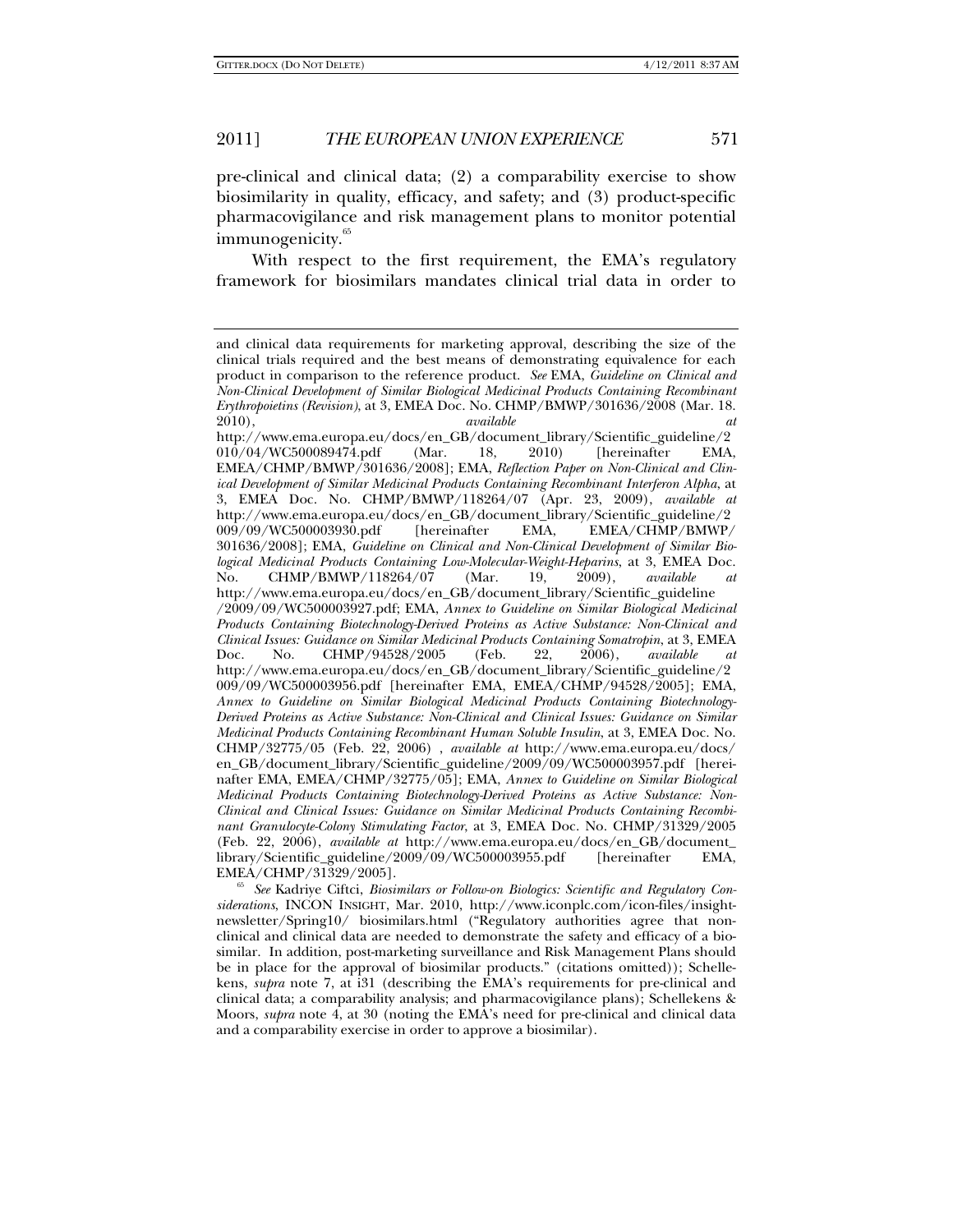demonstrate that the follow-on products are effective and safe.<sup>66</sup> The EMA takes a case-by-case approach, acknowledging that while "the concept of 'a similar biological medicinal product' is theoretically applicable to any biological medicinal product," in practical terms, the success of an abbreviated approval pathway for biosimilars "will depend on the ability to characterise the product and therefore to demonstrate the similar nature of the concerned products."<sup>67</sup> The applicant "may not be required to repeat full safety and efficacy testing, but the EMA retains the discretion to require the full array of pre-clinical and clinical data if the biologic's structure is too complex to establish equivalence adequately."68 For example, immunologicals, such as vaccines and allergens, are unlikely to be thoroughly characterized at a molecular level and will more likely need to be considered on an ad hoc basis.<sup>69</sup> Moreover, the EMA has issued six product-specific guidelines that address specific requirements for preclinical testing and clinical trials for recombinant erythropoietin, recombinant interferon alpha, low-molecular-weight-heparin, somatropin, human insulin, and granulocyte colony-stimulating factor.<sup>70</sup>

The second requirement of the EMA CHMP regulatory framework is a comparability study in order to demonstrate that a particular follow-on biologic is similar to the reference product in terms of quality, safety, and efficacy.<sup>71</sup> Indeed, neither the EU legislation creating an abbreviated approval pathway nor the EMA CHMP guidelines state a definition of a biosimilar other than that it is a protein product comparable in quality, safety, and efficacy to a reference product. $^{72}$ 

Because the EMA CHMP has not defined precisely the acceptable level of differences between biosimilar and reference products in

<sup>%</sup> See Schellekens & Moors, *supra* note 4, at 28.<br>
% EMA, EMEA/CHMP/437/04, *supra* note 64, at 3.<br>
% Wing Yan Tam, *supra* note 43, at 548 (citation omitted).<br>
% EMA, EMEA/CHMP/437/04, *supra* note 64, at 6. As explained scientist, pharmaceuticals can be arranged in terms of ascending order of complexity and difficulty of characterization as follows: chemicals; recombinant DNA technology; blood-derived; immunologicals, and advanced therapies. SUZETTE KOX, THE BIOSIMILAR FRAMEWORK IN THE EUROPEAN UNION 16 (2009), *available at*  http://www.egagenerics.com/doc/jga\_symposium\_2009-02-18\_skox.pdf (citing Dr. John Purves of the EMA). 70 *See supra* note 64. 71 *See* EMA, EMEA/CHMP/437/04, *supra* note 64, at 3. The reference product

must itself have proceeded through the standard biological drug licensure process, not an abbreviated process. *Id.* Thus, one follow-on product cannot serve as a reference product for other follow-on biologics. *Id.* 

<sup>72</sup> Schellekens & Moors, *supra* note 4, at 29.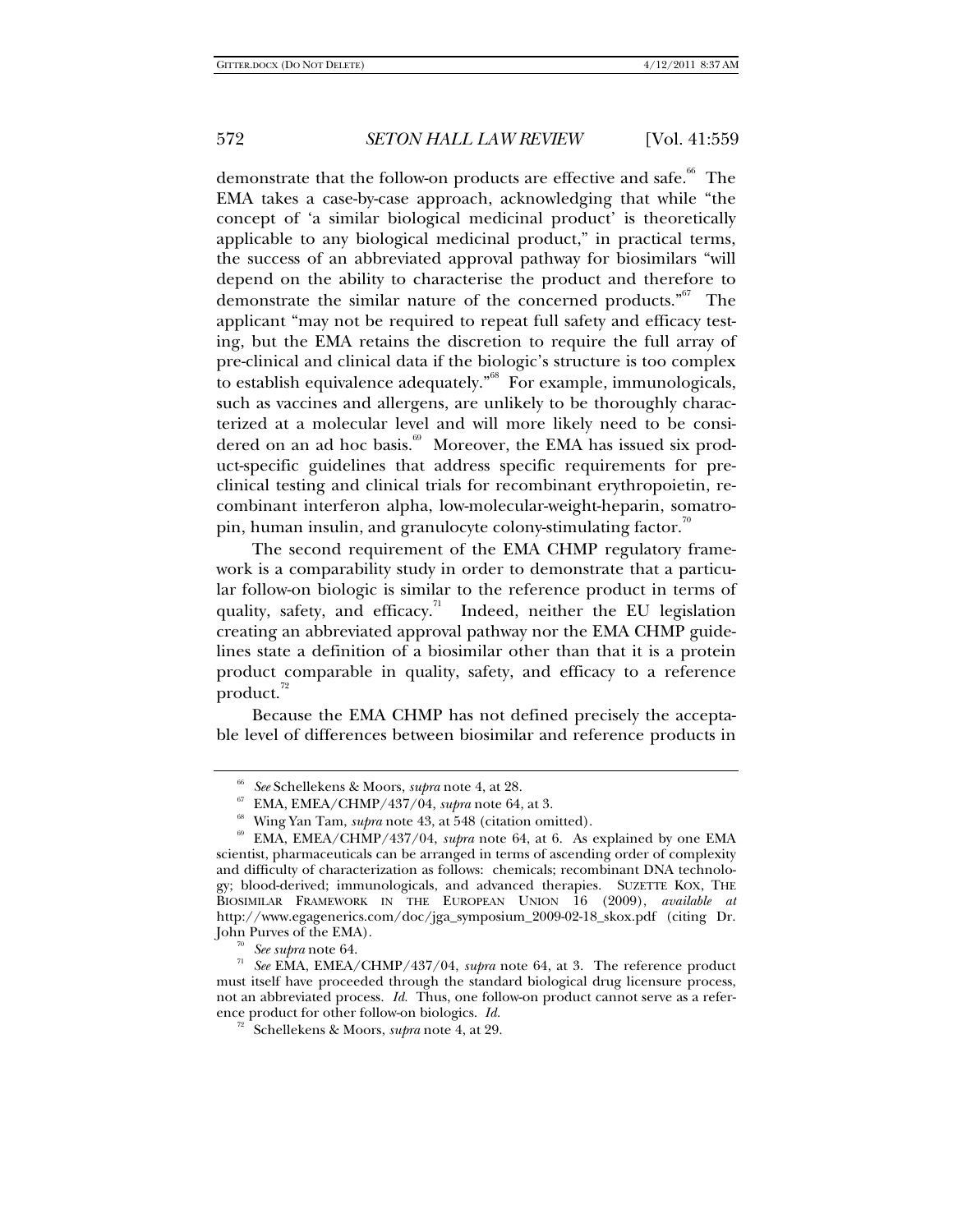terms of quality, safety, and efficacy, it is necessary to look to examples of biosimilar products for which the EMA CHMP permits use of the abbreviated approval pathway. The EMA has permitted biosimilars that have used completely different host cells, dissimilar formulations, differences in the levels of impurities, and variability in the levels of glycosolation.<sup>73</sup> According to Huub Schellekens and Ellen Moors, while these variations "are known to have the potential to have a major effect on a product's clinical efficacy and safety," clinical studies of biosimilars tested thus far have nonetheless demonstrated that "these differences have not compromised efficacy or influenced the level of adverse drug reactions in humans compared with the brand product."<sup>74</sup>

The third EMA CHMP requirement for biosimilars is pharmacovigilance, which the World Health Organization (WHO) defines as "the science and activities relating to the detection, assessment, understanding and prevention of adverse effects or any other medicinerelated problem" following the launch of a biological product on the market.<sup>35</sup> Indeed, in the EU, post-marketing monitoring is even required for new, innovative biologics, in light of the clinically meaningful differences between products and risk of immunogenicity.<sup>"</sup> As one expert noted, several factors, including the presence of impurities, structural modifications resulting from the manufacturing process or storage conditions, administration route, and patient characteristics, can all affect immunogenic potential and render it impossible to accurately predict immunogenicity in a patient.<sup>77</sup> For bio-

marketing monitoring just like new innovative biologies."). 77 *See* Ciftci, *supra* note 65.

 $73$  *Id.* "[I]t is the glycosylation of some proteins, which refers to 'the variable attachment of small chains of sugars to the protein backbone,' that renders glycosylated proteins more complex than nonglycosylated ones." Gitter, *supra* note 4, at 560 n.19 (quoting David M. Dudzinski, *Reflections on Historical, Scientific, and Legal Issues Relevant to Designing Approval Pathways for Generic Versions of Recombinant Protein-Based* 

Schellekens & Moors, *supra* note 4, at 29. Interestingly, Schellekens and Moors point out that the technology used to produce follow-on protein products is in many cases superior to that of the reference products because brand manufacturers sometimes continue to employ old technologies in light of the significant financial and regulatory drawbacks involved in updating their production processes. *Id. at* 31; *see infra* note 126 and accompanying text.

<sup>&</sup>lt;sup>75</sup> WORLD HEALTH ORG., WHO POLICY PERSPECTIVES ON MEDICINES: PHARMACOVIGILANCE: ENSURING THE SAFE USE OF MEDICINES 1 (Oct. 2004), *available at* http://apps.who.int/medicinedocs/pdf/s6164e/s6164e.pdf; *see also* Simoens, *supra* note 2, at 215 ("EMEA guidelines also impose pharmacovigilance programmes to follow up safety and efficacy of biosimilars once approval has been gained."). 76 *See* Harrison, *supra* note 21, at 3 ("Biosimilars are required to undergo post-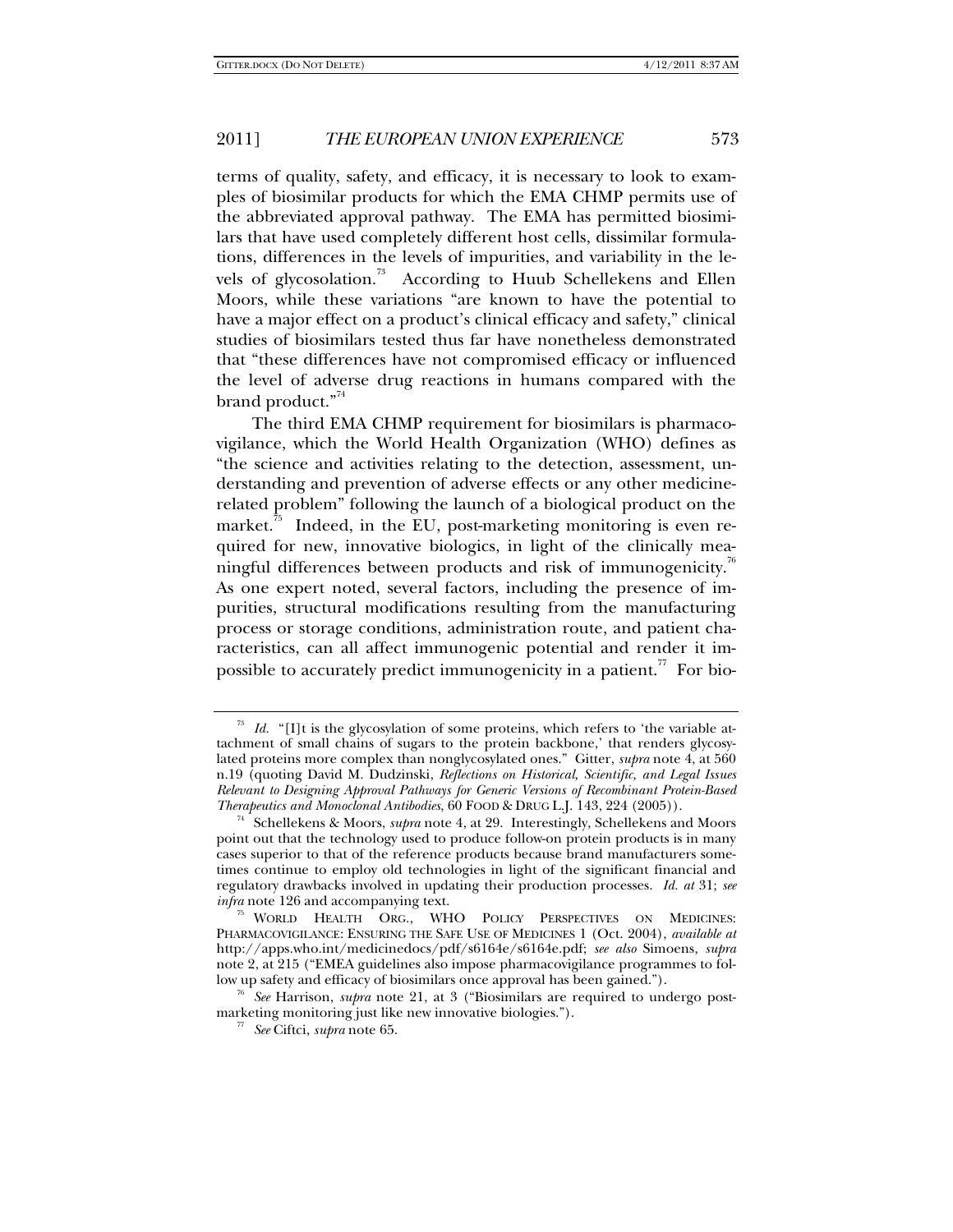similars in particular, pharmacovigilance is crucial because limited clinical data about safety risks tends to be available at the time of marketing authorization by the EMA due to the abbreviated approval pathway enjoyed by biosimilars.<sup>78</sup>

The EU established a pharmacovigilance program for all pharmaceuticals, chemical and biologic, $\frac{79}{10}$  which includes several elements. First, a health-care professional can spontaneously report suspected adverse reactions to pharmaceuticals via the EudraVigilance network.<sup>80</sup> Second, the EMA often requires drug manufacturers, as part of the approval process, to develop and implement pharmacovigilance plans tailored to their particular products.<sup>81</sup> Such plans may include patient registries, along with retrospective and prospective observational and pharmacoepidemiological studies.<sup>82</sup> For instance, in 2003 the EMA approved the monoclonal antibody infliximab for the treatment of a particular inflammatory disease, ankylosing spondylitis, subject to the condition that the manufacturer conduct a followup clinical study to investigate the safety and efficacy of infliximab over a period of two years.<sup>83</sup>

In addition to submitting a pharmacovigilance plan, any applicant for market authorization for a new active substance, biosimilars included, must provide to the EMA a risk management plan (RMP),<sup>84</sup> which details "the actions and the surveillance that is undertaken to identify and manage potential safety risks."<sup>85</sup> A RMP aims to be more proactive in risk management than a pharmacovigilance plan.<sup>86</sup> For example, to minimize the risk of infections following administration of natalizumab, a monoclonal antibody for relapsing multiple sclero $s$ is, the risk management plan imposed "a clear-cut definition of the

*See* Mellstedt et al., *supra* note 1, at 415.<br>Volume 9A of The Rules Governing Medicinal Products in the European Union: Guidelines on Pharmacovigilance for Medicinal Products for Human Use (EU), Sept. 2008 [hereinafter Volume 9A], *available at* http://ec.europa.eu/enterprise/ sectors/pharmaceuticals/files/eudralex/vol-9/pdf/vol9a\_09-2008\_en.pdf.<br><sup>80</sup> *See* Mellstedt et al., *supra* note 1, at 416.<br><sup>82</sup> *See id.* 

<sup>82</sup> *See id.*

<sup>83</sup> *See* Simoens, *supra* note 2, at 213. 84 Volume 9A, *supra* note 79, at 38; *see also* Berthet-Maillols, *supra* note 45, at 112; Thijs Giezen et al., *Pharmacovigilance of Biosimilars from a Regulatory Point of View: Is* 

by See Simoens, *supra* note 2, at 213.<br>
See Giezen et al, *supra* note 84, at 55.<br>
See Giezen et al, *supra* note 84, at 55.<br>
See Giezen et al, *supra* note 84, at 55.<br>
See Giezen and *Answers on Natalizumab*, U.S. FOOD http://www.fda.gov/Drugs/DrugSafety/PostmarketDrugSafetyInformationforPatient sandProviders/ucm107203.htm.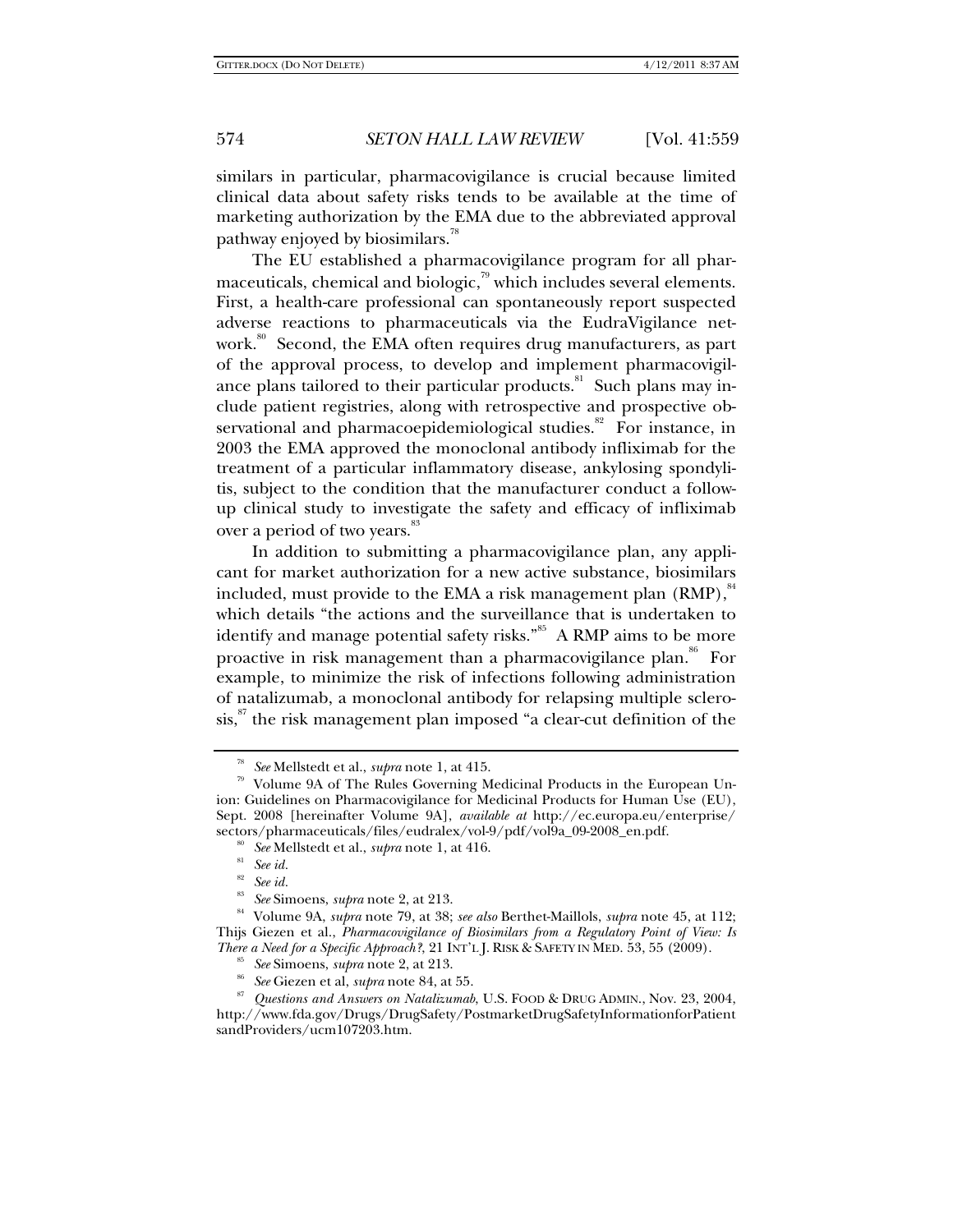target population, the requirement for established multiple sclerosis, an escape rule for non-responders, the administration in specialised centres by experienced physicians only, clear contraindications, a patient alert card, and an educational programme for physicians."<sup>88</sup>

## IV. REGULATORY AND POLICY ISSUES RAISED BY AN ABBREVIATED APPROVAL PATHWAY FOR BIOLOGICS IN LIGHT OF THE EU EXPERIENCE

For over five years the EU has relied on the abbreviated biosimilar pathway described above, which rests upon three essential requirements: (1) the provision of the requisite pre-clinical and clinical data; (2) a comparability exercise to show biosimilarity in quality, efficacy, and safety; and (3) product-specific pharmacovigilance and risk management plans to monitor potential immunogenicity. During this time, the major regulatory and policy issues that have arisen in that region include (1) how to assess comparability of the reference and follow-on biologic products; (2) whether to designate a biologic as interchangeable with the reference product; (3) the appropriate levels of immunogenicity testing, pharmacovigilance and risk assessment for biosimilars; (4) the propriety of giving a follow-on biologic the same name as the reference product; (5) the approval of a biosimilar drug for indications for which it has not been evaluated in clinical trials, based on extrapolation of data from the reference product; and (6) potential extensions to the term of data exclusivity for biosimilars. The FDA will need to consider each of these issues in developing guidance for manufacturers of follow-on biologics.

#### *A. The Challenge of Assessing Comparability*

The FDA must decide how to implement the "biosimilarity" designation, which requires that a product be "highly similar" to the reference product "notwithstanding minor differences in clinically inactive components."<sup>89</sup> Among the questions the FDA must resolve is how much and what form of data will be required, including how much animal data and how much clinical data, in light of the agreement among most regulatory authorities that both pre-clinical and clinical data are needed to demonstrate the safety and efficacy of a biosimilar.<sup>90</sup> It is instructive, then, to analyze how the EU handles the issue of comparability for biosimilars. Indeed, some commentators

<sup>&</sup>lt;sup>88</sup> Simoens, *supra* note 2, at 213 (citations omitted).<br><sup>89</sup> 42 U.S.C. § 262(k)(2)(A) (Supp. IV 2010); *see supra* notes 29–32 and accompanying text.<br><sup>90</sup> See Ciftci, *supra* note 65 (citation omitted).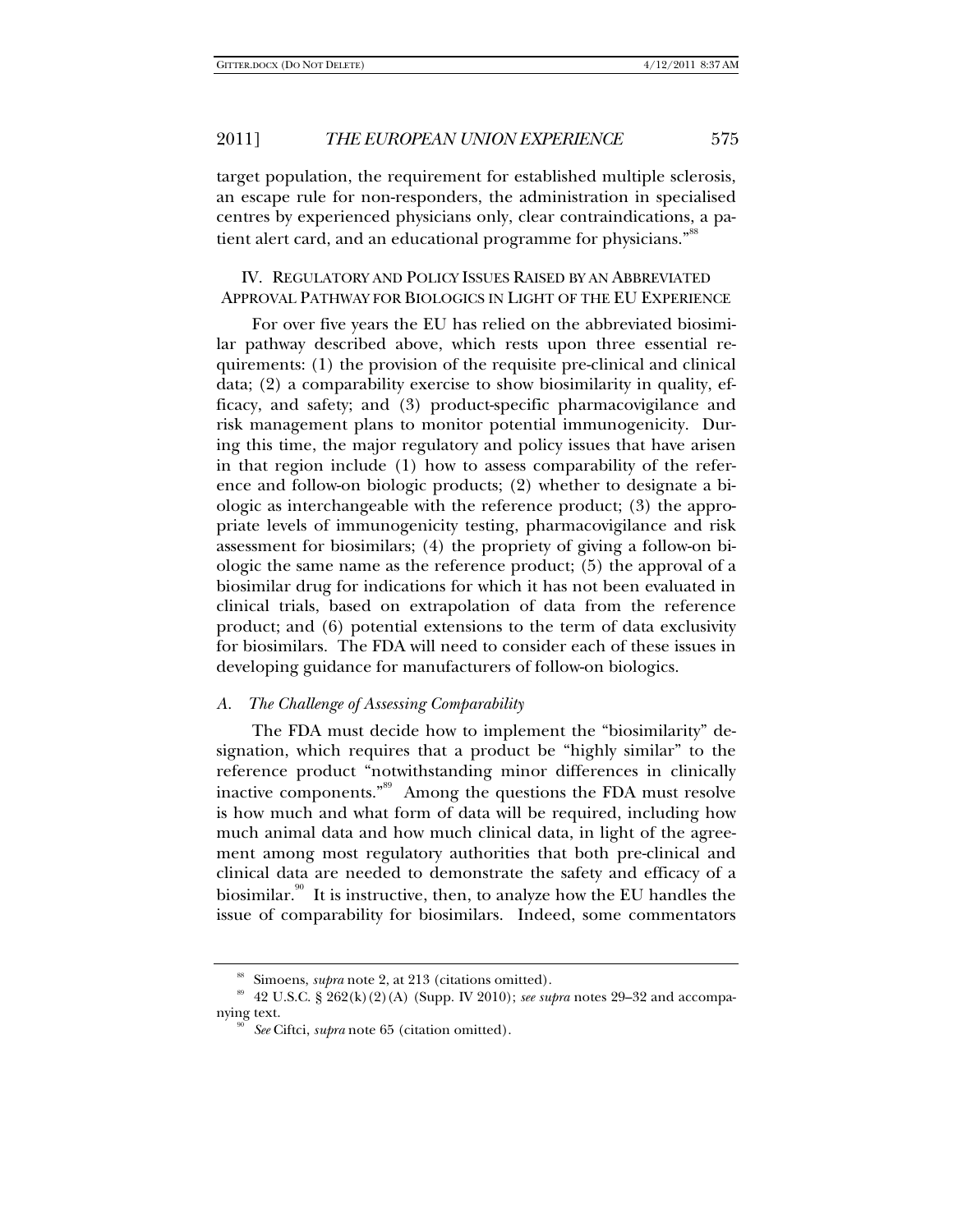have noted that the EMA and the FDA have been working closely with one another, and FDA guidelines are likely to be based in large measure on the EMA's guidelines.<sup>91</sup>

While EMA guidelines indicate that "official data," such as pharmacopoeial monographs or other published scientific data, will be used initially to assess comparability, prior published information alone will not be adequate for approval, and "an extensive comparability exercise will be required" in order to demonstrate that the applicant drug and reference product have similar profiles in quality, safety, and efficacy.<sup>92</sup> The comparability exercise is typically performed through a "stepwise procedure" that begins with pharmacokinetic<sup>93</sup> and pharmacodynamic<sup>94</sup> studies, followed by clinical safety and efficacy trials, or, in certain cases, pharmacokinetic/pharmacodynamic studies for demonstrating clinical comparability.<sup>95</sup> The EMA emphasizes that pharmacokinetic studies "should not necessarily mimic" new drug application testing but instead, should focus on elucidating differences between the reference and biosimilar molecules.<sup>96</sup> For example, pharmacokinetic studies should explore differences in drug and reference biologic elimination from the body, and pharmacodynamic studies should compare the reference and biosimilar products in a population where possible clinical differences in the two products can best be observed. $\frac{97}{10}$  As explained by the EMA, "it is not expected that the quality attributes in the similar biological and reference medicinal products will be identical," and it is expected that there will be "minor structural differences in the active substance, such as variability in post-translational modifications."98 Thus, different amounts of pre-clinical and clinical data will be required on a case-by-case basis in order to ascertain the safety and efficacy of biosimilars.

<sup>91</sup> *See* Peter Gaskin, *Latest EU Guidelines Dissected*, PHARMACEUTICAL TECH. EUR.,

Aug, 2010, at 8, *available at* http://www.pharmtech.com/ptedigital0810.<br><sup>92</sup> EMA, EMEA/CHMP/49348/2005, *supra* note 64, at 3.<br><sup>93</sup> See supra note 20 (defining "pharmacokinetics").<br><sup>93</sup> Pharmacodynamics is sometimes desc and "involves receptor binding, postreceptor effects, and chemical interactions." THE MERCK MANUALS, *supra* note 20. Pharmacodynamics, coupled with pharmacokinetics, elucidates a drug's effects on a person. *Id.*

<sup>&</sup>lt;sup>95</sup> EMA, EMEA/CHMP/BWP/42832/2005, *supra* note 64, at 5.<br><sup>96</sup> Id.

<sup>&</sup>lt;sup>97</sup> Id.<br><sup>98</sup> EMA, EMEA/CHMP/49348/2005, *supra* note 64, at 4.<br><sup>99</sup> Id. at 4–5. The EMA states that the "differences between the impurity profiles of the similar biological medicinal product and the reference medicinal product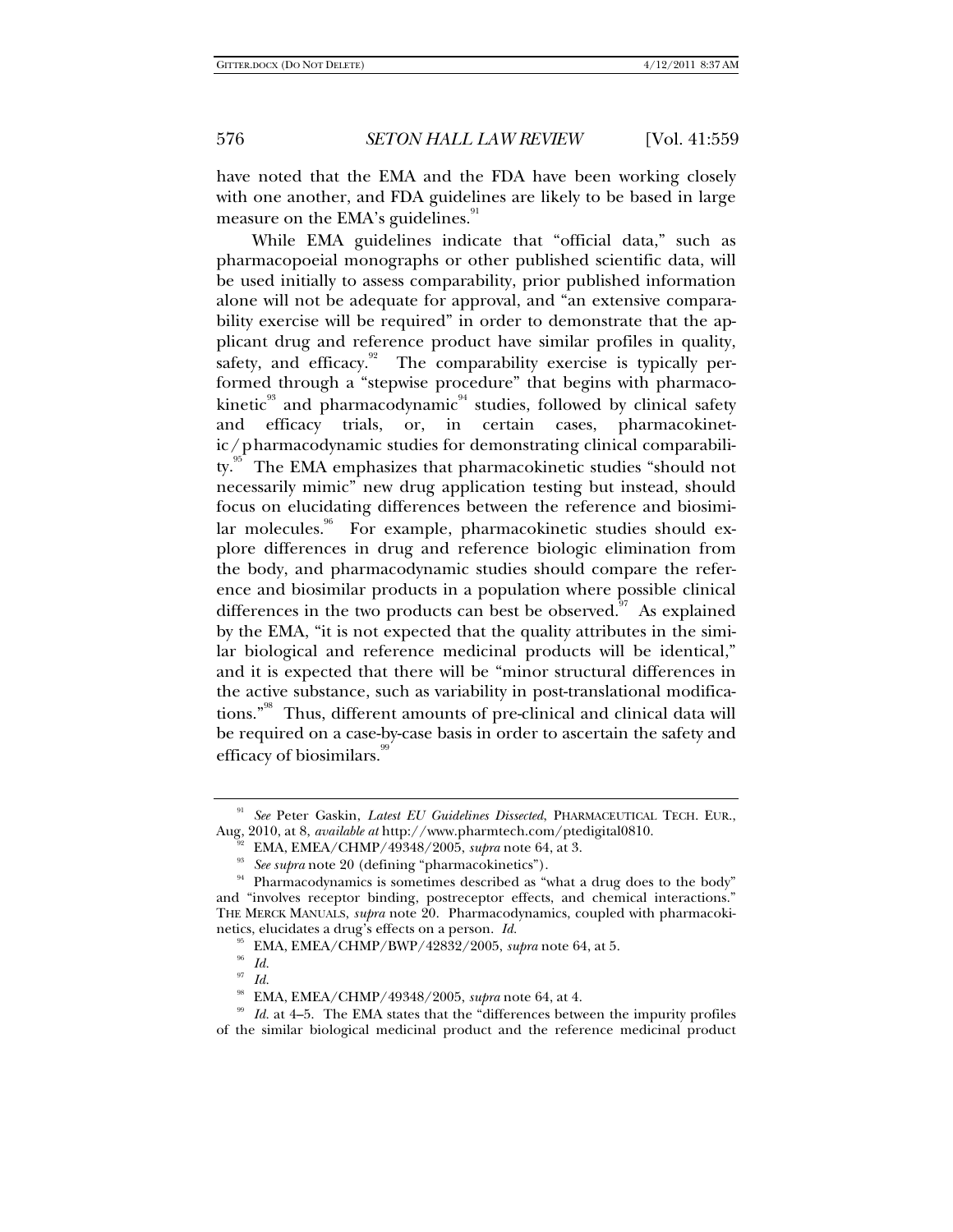In terms of pre-clinical testing, the EMA guidelines indicate that pre-clinical testing may be abbreviated, although some testing must be performed. Pre-clinical testing should be truly comparative in nature and "designed to detect differences in response between the similar biological product and the reference medicinal product and not just the response *per se*."100 Such testing should include pharmacokinetic and pharmacodynamic studies.<sup>101</sup> Further, both in vitro and in vivo testing should be performed.<sup>102</sup> The EMA guidelines state that other "routine toxicological studies such as safety pharmacology, reproduction toxicology, mutagenicity and carcinogenicity studies" are not "normally" required.<sup>103</sup> Ultimately, the biosimilar applicant must justify its choice of pre-clinical studies performed and omitted.<sup>104</sup>

With respect to clinical testing, the EMA states that the requirements depend upon "the existing knowledge" about the reference product and its therapeutic indication.<sup>105</sup> Although the EMA acknowledges that manufacturing processes may change during the biologic development process, it recommends generating clinical data for comparability purposes with the biosimilar using the final manufacturing process and suggests that additional clinical testing requirements may be imposed if this recommendation is not fulfilled.<sup>106</sup> Just as for pre-clinical testing, justification of pharmacokinetic and pharmacodynamic testing approaches is required. $107$ 

Generally, clinical trials to demonstrate clinical comparability and efficacy should be performed once the necessary pharmacokinetic and pharmacodynamic assessments are complete.<sup>108</sup> But an abbreviated process may be available, and comparative pharmacokinetic and pharmacodynamic testing between the biosimilar and the reference biologic may be substituted for clinical studies if certain criteria are met, all of which relate to the extent to which the reference bi-

should be justified and would be considered on a case-by-case basis" and that "differences in impurity profiles and significant differences in product related substances may have consequences with regard to the amount of non-clinical and clinical data which may be required." *Id.*

<sup>&</sup>lt;sup>100</sup> EMA, EMEA/CHMP/BWP/42832/2005, *supra* note 64, at 4.<br><sup>101</sup> *Id.* at 4–5.<br><sup>102</sup> *Id.* at 4.<br><sup>103</sup> *Id.* at 4.

 $\frac{104}{105}$  *Id.* 

<sup>105</sup> *Id.* at 5.<br><sup>106</sup> EMA, EMEA/CHMP/BWP/42832/2005, *supra* note 64, at 5.<br><sup>107</sup> *Id.* 108 *Id.*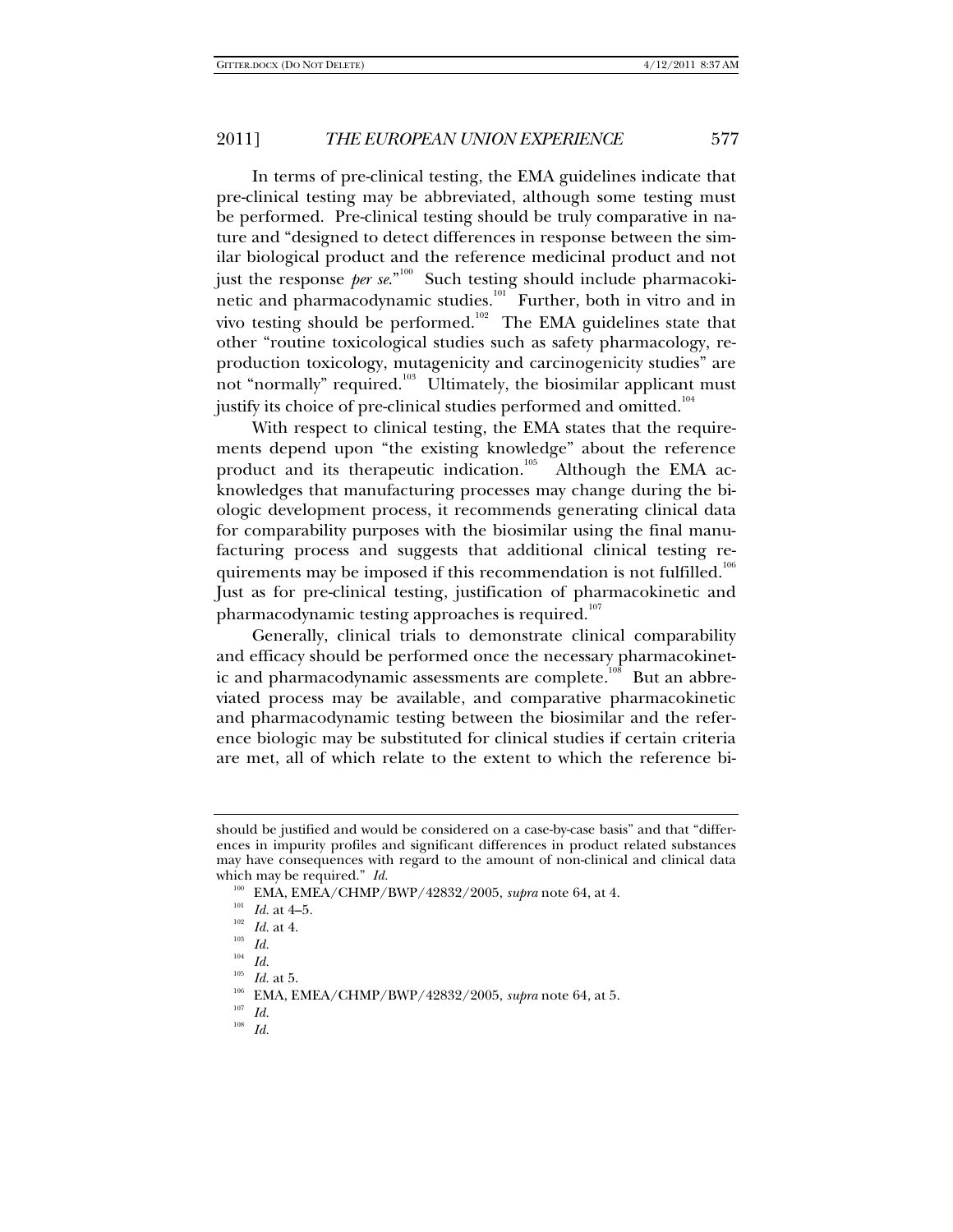ologic's characteristics are well known.<sup>109</sup> In addition, productspecific guidelines are available for particular product classes of biosimilars.<sup>110</sup>

In order to assess how the EMA has implemented the comparability analysis with respect to a specific biosimilar, it is instructive to consider erythropoietin, which is used to treat anemia in patients with chronic kidney disease as well as patients receiving chemotherapy treatment for cancer.<sup>111</sup> Erythropoietin is recognized as one of the most difficult products for which to develop a biosimilar.<sup>112</sup> The EMA guidelines for erythropoietin state that comparability studies of clinical efficacy between the reference and biosimilar products should be performed in patients with anemia due to chronic renal disease.<sup>113</sup> In addition, the pharmacokinetic properties of the reference and biosimilar products should be compared for both routes of administration applied for, namely, intravenous and subcutaneous.<sup>114</sup> Current EMA guidelines also allow for extrapolation<sup>115</sup> of safety and efficacy data from patients with renal anemia to other indications of the reference product with the same route of administration if the extrapolation can be appropriately justified.<sup>116</sup>

It should be noted that while the EMA has approved fourteen of the eighteen biosimilar applications submitted to it, it has rejected one, and three applications for other biosimilars have been withdrawn by their manufacturers because of the likelihood that they would not be approved due to lack of comparability.<sup>117</sup> In 2006, the EMA rejected the application for marketing approval for Alpheon, a

<sup>109</sup> *Id.* at 5–6.<br>
<sup>110</sup> *See supra* note 64.<br>
<sup>111</sup> *See id.* at 415.<br>
<sup>112</sup> *See id.*<br>
<sup>113</sup> *See id.*<br>
<sup>114</sup> EMA, EMEA/CHMP/BMWP/301636/2008, *supra* note 64, at 5.

<sup>&</sup>lt;sup>115</sup> Extrapolation "involves the approval of a drug for indications for which it has not been evaluated in clinical trials." Mellstedt et al., *supra* note 1, at 417. The EMA has generally accepted the concept of data extrapolation for biosimilars "with the

appropriate justification." *Id.* 116 EMA, EMEA/CHMP/BMWP/301636/2008, *supra* note 64, at 8.<br><sup>117</sup> E-mail from Anna Nagielska, Document and Information Services, European Medicines Agency, to author (July 23, 2010, 06:47 EST) (on file with author); *see also* EMA, *Questions and Answers on the Withdrawal of the Marketing Authorisation Application for Insulin Human Rapid Marvel, Insulin Human Long Marvel, Insulin Human 30/70 Mix Marvel*, at 1, EMEA Doc. No. 4193/2008 (Jan. 24, 2008), *available at*  http://www.ema.europa.eu/docs/en\_GB/document\_library/Medicine\_QA/2009/1 1/WC500015341.pdf.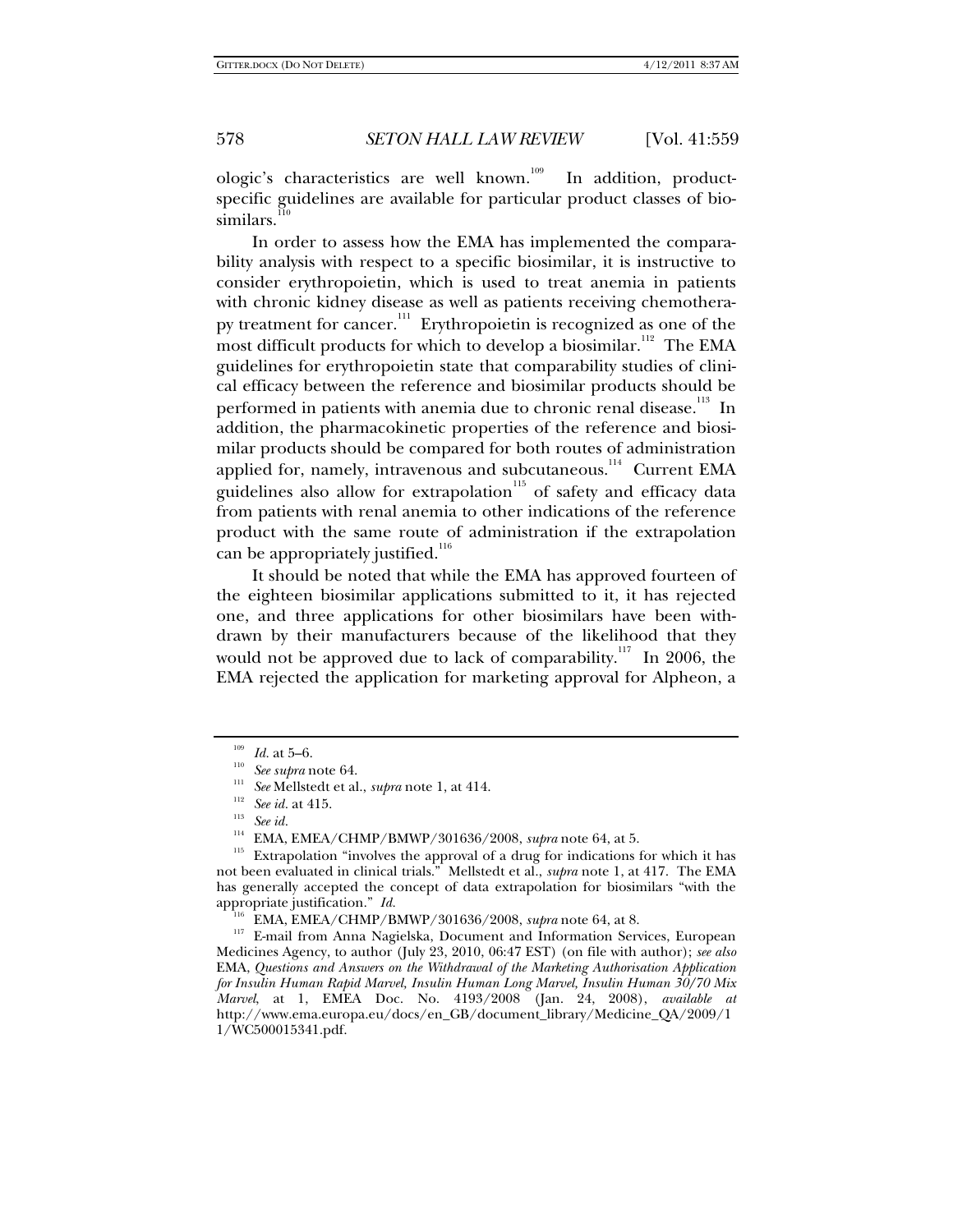biosimilar version of a branded interferon product.<sup>118</sup> The manufacturer of Alpheon submitted pre-clinical data on the biosimilar and also conducted a randomized controlled trial in 455 patients with hepatitis C to demonstrate comparability with the reference product.<sup>119</sup> The EMA rejected the application due to, among other factors, quality and clinical differences between Alpheon and the reference product, inadequate data on the stability of the active substance, inadequate validation of the process for the finished product, and insufficient validation of immunogenicity testing.<sup>120</sup>

While the EMA process for approving biosimilars is generally recognized as a success, Schellekens and Moors question the EMA CHMP requirement for comparability studies, as a complement to the necessary clinical data.<sup>121</sup> According to Schellekens and Moors, "the merits and/or added value of the comparability exercise are questionable" for several reasons.<sup>122</sup> First, they contend that the improvement of analytical tools means that the ability to find differences between reference and follow-on products will only increase, while, in most cases, the consequences of these differences remain unknown.<sup>123</sup> What is more, such differences are irrelevant if the clinical data shows the products to be clinically equivalent.<sup>124</sup>

Second, Schellekens and Moors note that biosimilar manufacturers actually use state-of-the-art technology, while older technologies often constrain brand manufacturers because of the costs and regulatory hurdles involved in updating their practices.<sup>125</sup> Thus, they maintain that "it seems much more logical for regulators to expect biosimilars to be producted by the best technology on offer rather than to mandate that they are made of comparable quality to the brands." $126$ 

Third, according to Schellekens and Moors, comparative pharmacokinetic trials are of limited usefulness for many reasons. For example, "the acceptance range for pharmacokinetics parameters be-

<sup>&</sup>lt;sup>118</sup> EMA, *Questions and Answers on Recommendation for Refusal of Marketing Application for Alpheon*, at 1, EMEA Doc. No. 190896/2006 (June 28, 2006), *available at* http://www.ema.europa.eu/docs/en\_GB/document\_library/Summary\_of\_opinion\_ -\_Initial\_authorisation/human/000585/WC500017451.pdf.<br><sup>119</sup> *Id.* 120<br>*Id.* at 2.

<sup>&</sup>lt;sup>121</sup> Schellekens & Moors, *supra* note 4, at 30–31.<br><sup>122</sup> *Id.* at 30.<br><sup>123</sup> *Id. I* 

 $\frac{124}{125}$  *Id.* 

<sup>125</sup> *Id.* at 31. 126 *Id.*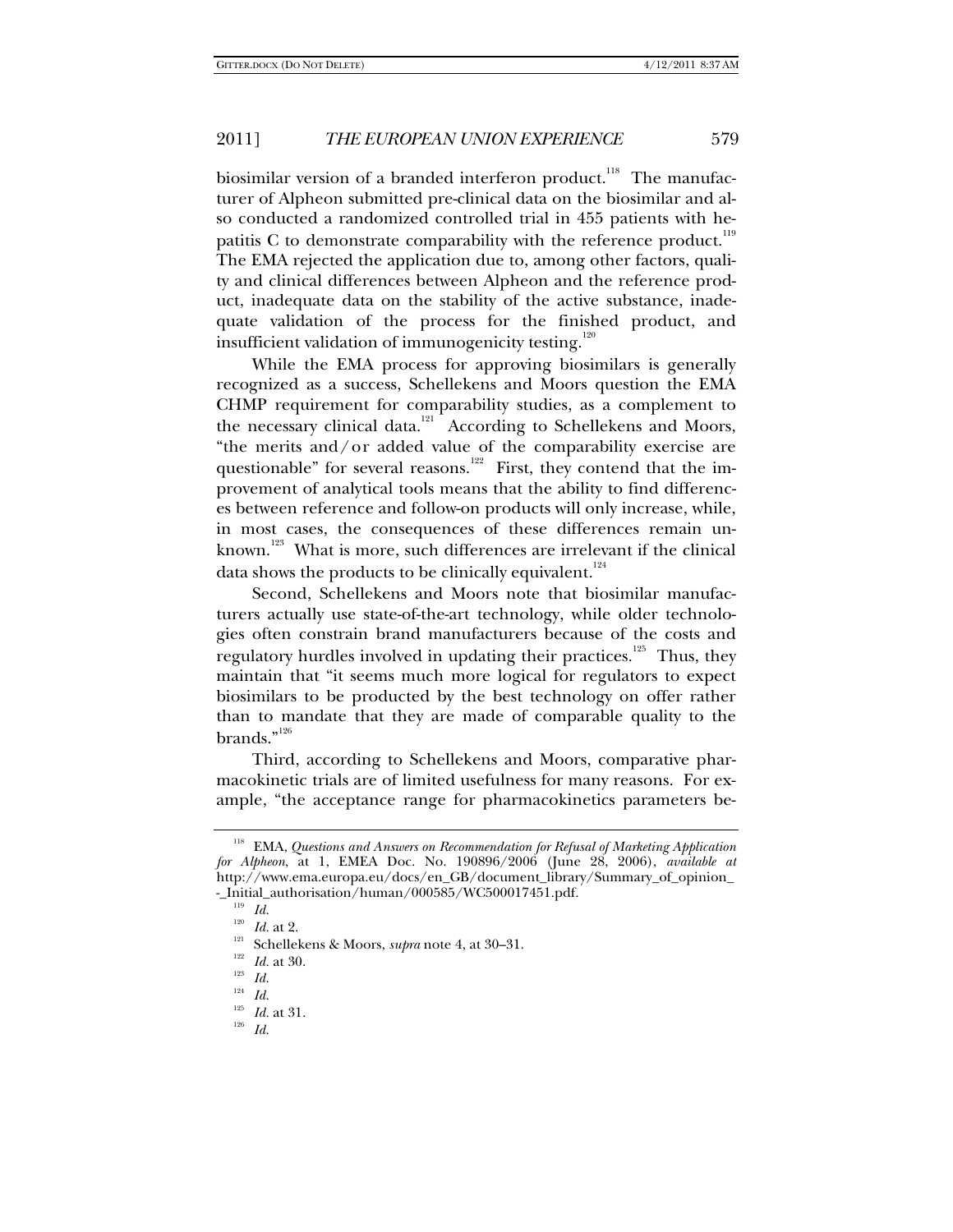tween biosimilar and reference product are difficult or impossible to predefine and justify," and the relationships between such parameters and actual clinical effects are unclear.<sup>12</sup>

Thus, Schellekens and Moors advocate the end of the regulatory requirement for a comparability exercise for biosimilars.<sup>128</sup> They acknowledge that comparisons between reference and follow-on biologics are useful during the development of biosimilars to set specifications for production and purification, to validate production methods and analytical tools, for marketing purposes, and perhaps to claim extrapolation of an indication.<sup>129</sup> Nonetheless, they believe that discontinuation of the comparability exercise will hasten the creation of biosimilars that are more complex.<sup>130</sup> At present, however, the comparability exercise remains firmly entrenched as a regulatory requirement for approval of follow-on biologics.

## *B. The Difficulty of Assessing Interchangeability of the Reference and Biosimilar Products*

Once a biosimilar product has been adjudged comparable to the reference product, it can also be evaluated for interchangeability. According to the BPCIA, a biological product is acknowledged to be interchangeable with a reference product if it is biosimilar to the reference product and "can be expected to produce the same clinical result as the reference product in any given patient."<sup>131</sup> A pharmacy can then substitute interchangeable products in place of a branded product without the knowledge or approval of a physician.<sup>132</sup>

The BPCIA is unique in providing a means of approving a follow-on biologic either as a "stand-alone product" or as interchangeable with a reference product.<sup>133</sup> The EMA has taken the position,

*Market Authorization of Follow-on Biologics*, 13 CURRENT OPINION IN DRUG DISCOVERY &

<sup>127</sup> Schellekens & Moors, *supra* note 4, at 30–31.

 $\frac{128}{129}$  *Id.* 

 $\frac{129}{130}$  *Id.* 

<sup>130</sup> *Id.* 

<sup>&</sup>lt;sup>131</sup> 42 U.S.C. § 262(k)(4)(A)(ii) (Supp. IV 2010). Furthermore, if a biological product "is administered more than once to an individual," it will be deemed interchangeable only if "the risk in terms of safety or diminished efficacy of alternating or switching between use of the biological product and the reference product is not greater than the risk of using the reference product without such alternation or switch."  $\S 262(k)(4)(B)$ .

<sup>&</sup>lt;sup>132</sup> See § 262(k)(4). The term "interchangeability" has a similar meaning in the EU. *See* Mellstedt et al., *supra* note 1, at 416 ("Automatic substitution allows for the dispensing of generic drugs in place of prescribed innovator products by pharmacists without the knowledge or consent of the treating physician.").<br><sup>133</sup> Cf. Ywe J. Looper, *Legislative Initiatives in Europe, Canada and the United States for*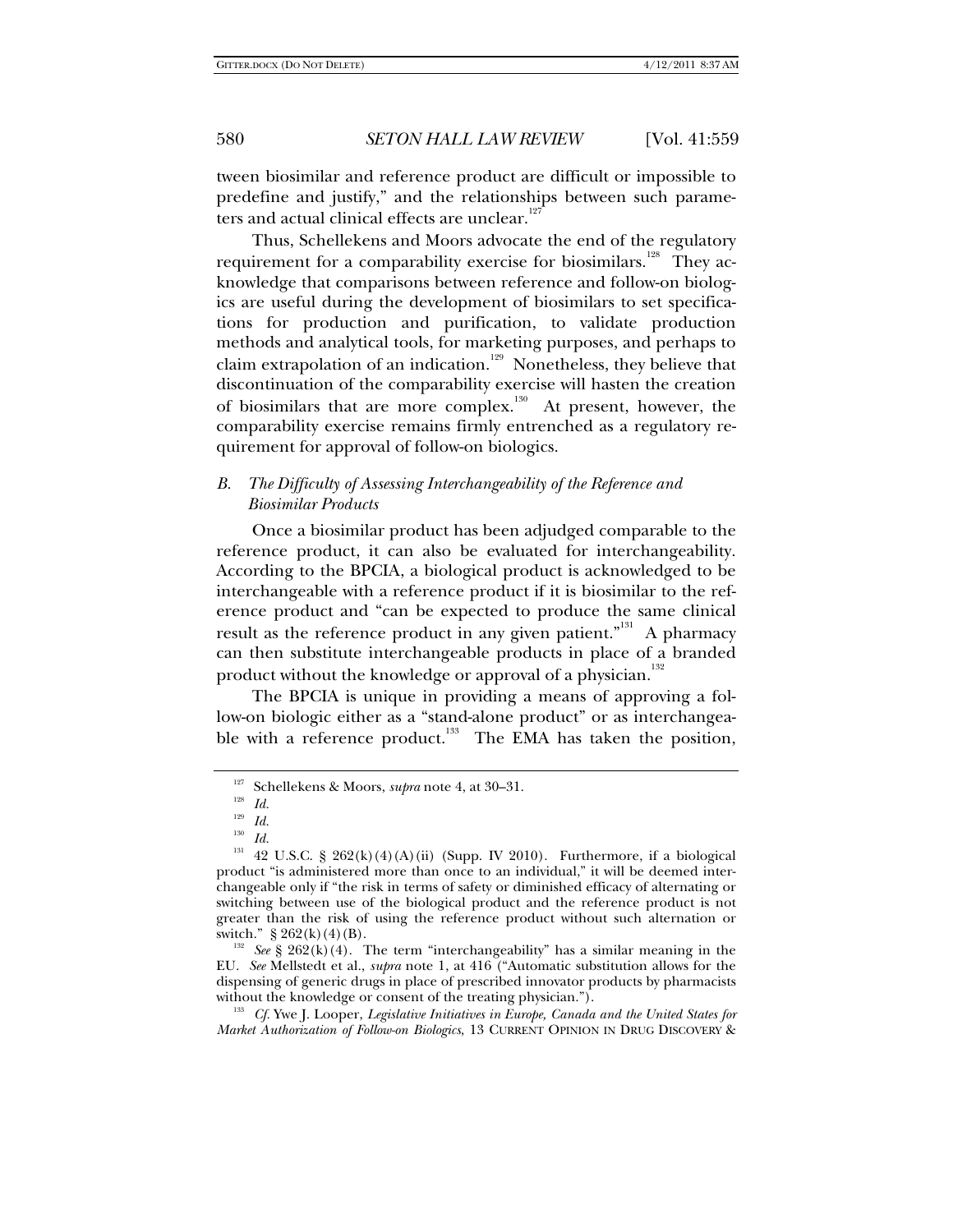through its Executive Director Thomas Lonngren, that "[i]t is not possible [the EMA] would guarantee a biosimilar is interchangeable (with its originator)."<sup>134</sup> Instead, substitution is a matter for regulators in each individual member nation.<sup>135</sup> Although Lonngren concedes that the EMA's scientists are probably best placed to decide if a biosimilar is similar enough to its reference product to be substitutable, he notes that the authority to answer this question has traditionally belonged to national health systems, and, therefore, remains outside the EMA's remit.<sup>136</sup> Indeed, an official EMA statement in 2007 declared that "[s]ince biosimilar and biological reference medicines are similar but not identical, the decision to treat a patient with a reference or a biosimilar medicine should be taken following the opinion of a qualified health-care professional."<sup>137</sup>

Experts have noted several reasons why automatic substitution is not appropriate for biologics, even though some U.S. states and EU nations do permit automatic substitution for certain traditional chemical pharmaceuticals.<sup>138</sup> First, "biosimilars are not generic versions of innovator products, and there will be limited clinical experience with biosimilars at the time of approval," and "[s]mall differences between biosimilars and innovator products may affect clinical outcomes."139 Moreover, if countries permit automatic substitution, patients could receive multiple biopharmaceutical products over the course of a therapy, making it difficult to determine the cause of any adverse events.<sup>140</sup>

Recently, both France and Spain enacted legislation banning the automatic substitution of biosimilars for branded products without

<sup>136</sup> *Id.* 

DEV. 247, 252 (2010) (discussing the United States' unique approach to interchangeability in the context of draft biosimilar legislation that was previously proposed in

the United States). 134 Nick Smith, *EMEA "Will Not Guarantee" That Biosimilars Are Interchangeable With Originator*, APM HEALTH EUROPE, July 21, 2006, http://www.apmhealtheurope.com/ depechesPublieesDepeches.php?annee=2006&mois=7&jour=21 (citing EMA Executive Director Thomas Lonngren).<br><sup>135</sup> See id.<br><sup>136</sup> Li

<sup>&</sup>lt;sup>137</sup> EMA, *Questions and Answers on Biosimilar Medicines (Similar Biological Medicinal Products)*, at 1, EMEA Doc. No. 74562/2006 (Apr. 19, 2007), *available at* www.ebe-

Mellstedt et al., *supra* note 1, at 416. Indeed, mandatory substitution laws in many U.S. states require pharmacists, when presented with a brand-name prescription, to substitute it with the generic version. *See* John A. Vernon et al., *Exploration of Potential Economics of Follow-on Biologics and Implications for Data Exclusivity Periods for Biologics*, 16 B. U. J. SCI. & TECH. L. 55, 67 (2010).<br><sup>139</sup> Mellstedt et al., *supra* note 1, at 416.<br>*Id. Id.*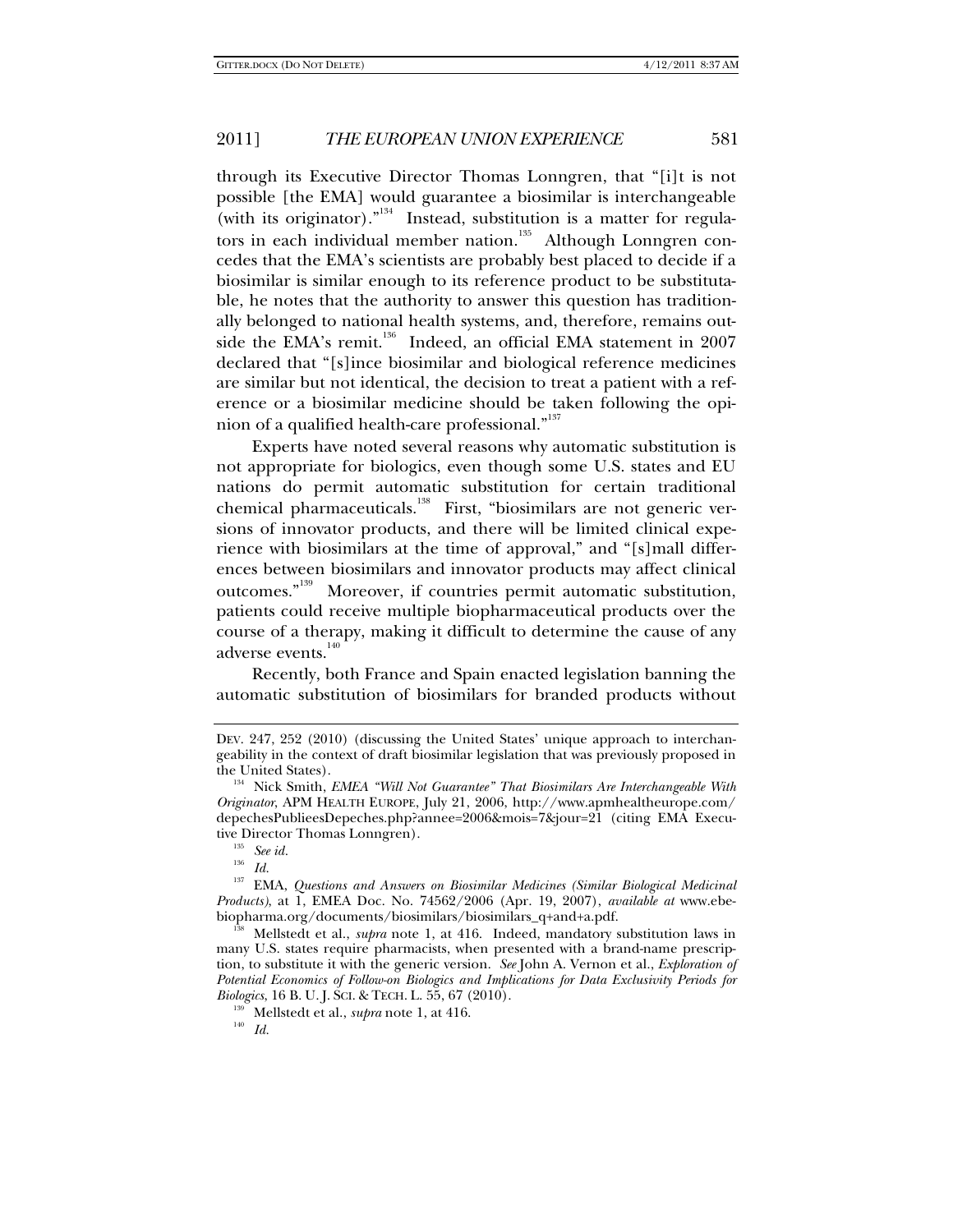the express consent of the prescribing physician.<sup>141</sup> Research has not revealed any instance of an EU member state approving the automatic substitution of a biologic. Concomitantly, some U.S. commentators express doubt that the FDA will designate follow-on biologics as interchangeable with reference products and suggest that follow-on products will "[m]ost likely will be treated as therapeutic alternatives by health care providers, which will limit their uptake in the market relative to generic pharmaceuticals. $\overline{r}^{142}$  Another open question in the United States is whether there will be a federal determination of interchangeability as opposed to a decision at the state level.

It is interesting to note, however, that, notwithstanding the French legislature's ban on any substitute for biosimilars without the express consent of the prescribing physician, $143$  three French medical societies relating to nephrology seek to foster substitutability for biosimiliars as a means of better serving their patients.<sup>144</sup> These groups have considered the creation of a "biosimilar repertory," which would allow for a period of two to three years to study the use of biosimilars prescribed to treat kidney disease, and gather the appropriate pharmacoviligance data.<sup>145</sup> The repertory would ultimately permit substitution by the pharmacist "on the condition that the doctor hasn't specified on the prescription that the prescribed product isn't substitutable.<sup>"146</sup> In praising this possibility, Elisabeth Berthet-Maillols expresses skepticism that any ban on substitutability is free from influence from the concerned innovator labs, which have a strong stake in preventing substitution.<sup>147</sup>

# *C. The Establishment of Immunogenicity Testing, Pharmacovigilance, and Risk Management Plans*

EMA guidelines require immunogenicity testing and pharmacovigilance programs to monitor the efficacy and safety of biosimilar products post-approval.<sup>148</sup> Post-approval safety testing is particularly

<sup>141</sup> C. Fernandez et al., *Biosimilars: What Pharmacists Need to Know*, 15 EUR. J. HOSP. PHARMACY PRAC. 41, 43 (2009); Schellekens, *supra* note 7, at i32. While seven other E.U. member nations also ban automatic substitution, they in fact do so for all pharmaceuticals, both chemical and biological.<br><sup>142</sup> Vernon et al., *supra* note 138, at 67.<br><sup>143</sup> *See* Schellekens, *supra* note 7, at i32.<br><sup>144</sup> *See* Berthet-Maillols, *supra* note 45, at 124.<br>*Id.* 

<sup>&</sup>lt;sup>146</sup> *Id.* (citation omitted).<br><sup>147</sup> *See id.* 

See *supra* notes 64–65 and accompanying text.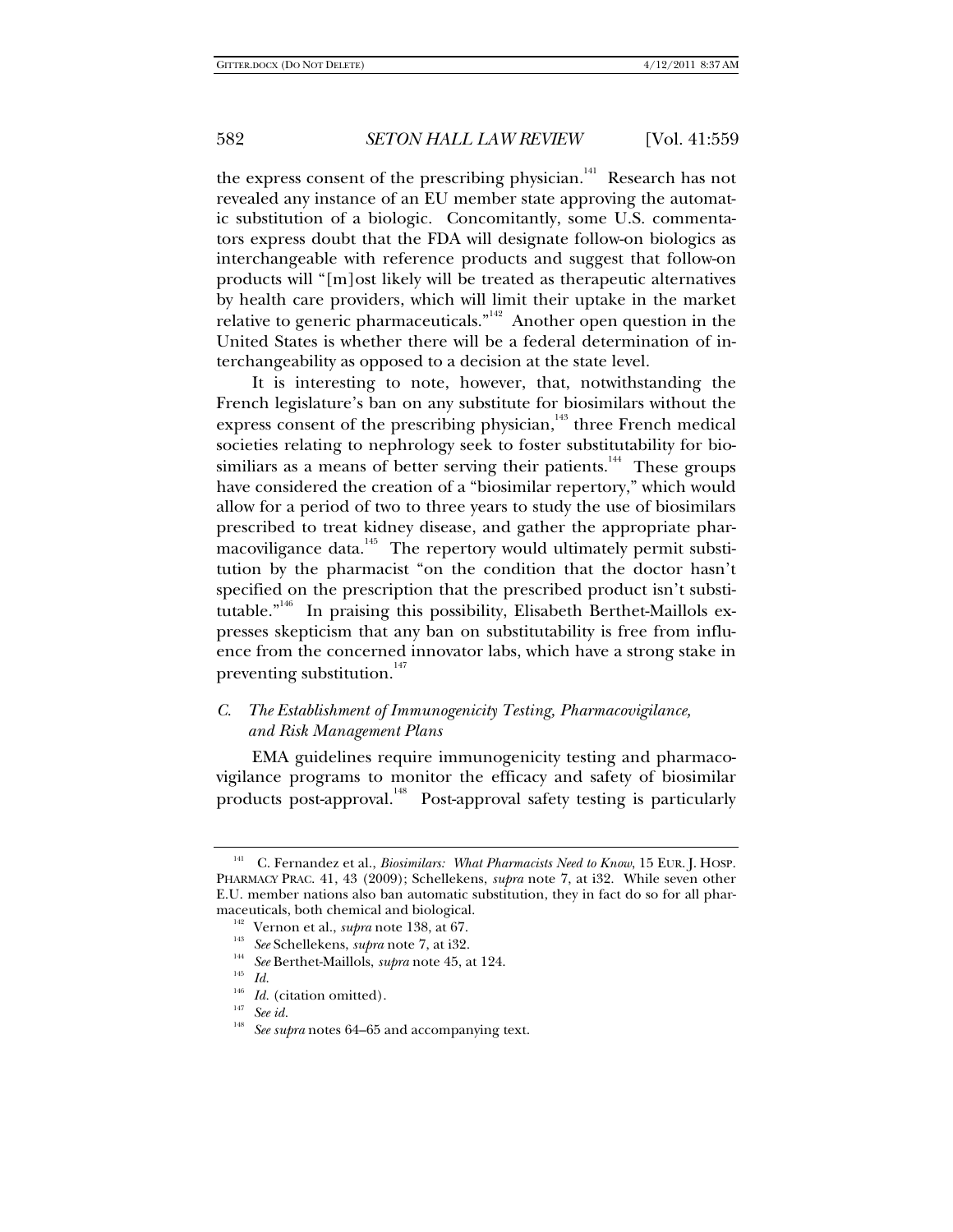important with respect to biosimilars because there is limited clinical data available at the time of their approval since comprehensive clinical testing is often not required.<sup> $149$ </sup> Moreover, pharmacovigilance programs are useful in terms of assessing product safety for specific patient populations, which is particularly important for the safe use of biosimilars in therapeutic indications for which the product may not have been formally evaluated, such as for an extrapolated indication. $150$ 

The importance of post-marketing pharmacovigilance is highlighted by Johnson & Johnson's Eprex, a blockbuster erythropoietin-reference product, which gave rise to the potentially fatal condition of pure red cell aplasia in patients after a formulation change.<sup>151</sup> In addition, after the approval of the biosimilar-growth hormone Omnitrope, immunogenicity issues arose. During development, production of Omnitrope had been transferred from one manufacturing facility to another.<sup>152</sup> Although qualitative testing demonstrated no significant differences between the end products of these facilities, the products exhibited different immunogenicity profiles, an occurrence that the manufacturer was able to rectify prior to approval.<sup>153</sup>

Both the EMA in the EU and the FDA in the United States have established rigorous pharmacovigilance programs for the monitoring of adverse events relating to all medicinal products, not only biosimilars.<sup>154</sup> As explained by Laura Faden and Christopher-Paul Milne, both regions have implemented procedures for post-marketing surveillance (PMS), post-approval research (PAR), and risk management.<sup>155</sup> PMS involves collecting information on outcomes from medical professionals, patients, and manufacturers, either passively, such as through reports of adverse events, or actively, via data-mining of health records from third-party payers or registries.<sup>156</sup> PAR encompasses follow-up studies or surveys aimed at determining the magnitude and frequency of adverse events related to a particular medicinal product and attempts to discern whether reported adverse health

<sup>&</sup>lt;sup>149</sup> *See* Mellstedt et al., *supra* note 1, at 415.<br>
<sup>150</sup> *See id.* at 415–16.<br>
<sup>151</sup> *See* Gitter, *supra* note 4, at 605–06.<br>
<sup>152</sup> *See id.*<br>
<sup>152</sup> *See id.*<br>
<sup>153</sup> *See id.*<br>
<sup>153</sup> *See id.* 

<sup>154</sup> *See* Laura B. Faden & Christopher-Paul Milne, *Pharmacovigilance Activities in the United States, European Union, and Japan: Harmonic Convergence of Convergent Evolution?*, 63 FOOD & DRUG L.J. 683, 683–84 (2008). 155 *Id.* at 684–85. 156 *Id.*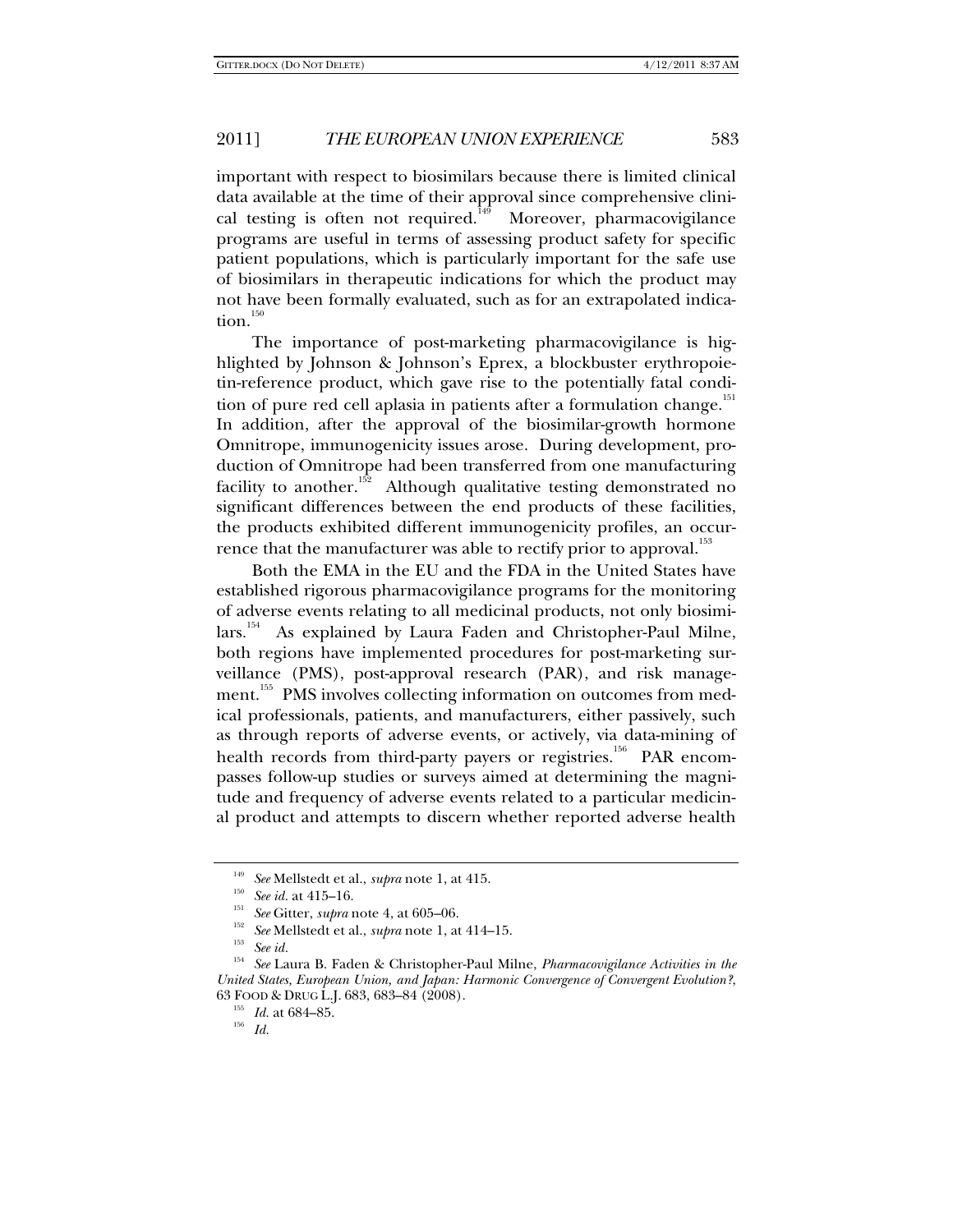effects are actually causally related to the product under investigation.<sup>157</sup> Risk management entails the use of PMS and PAR data to develop means of preventing or reducing the potential risks that medicinal products pose and may include planning, education, and communication measures.<sup>158</sup>

Experts have noted two significant differences, however, between pharmacovigilance in the EU and the United States. First, PMS in Europe is "more inclusive" than in the United States with respect to "compiling adverse event reports and data from sources worldwide" and has traditionally advocated "a more compulsory approach toward assessment of data" for signs of adverse events.<sup>159</sup> Second, with respect to biosimilars in particular, the EU requires a risk management plan (RMP) for all biosimilars that receive approval through the centralized procedure<sup>160</sup> as well as for all drugs with new active ingredients.<sup>161</sup> For example, the EU RMP for all erythropoeitin biosimilars provides that, with respect to risks of thrombotic-vascular events, the Summary of Product Characteristics (SMPC), which is submitted with the application for marketing authorization and provides information for medical professionals as to the use of the product,<sup>162</sup> should state that the target hemoglobin not exceed 12 g/dl.<sup>163</sup> With respect to the increased incidence of pure red cell aplasia with off-label subcutaneous use in renal-failure patients, the EU RMP provides for the creation of an SMPC that warns of this risk and for the widespread distribution of an educational leaflet to health-care providers.<sup>164</sup>

The United States is increasingly harmonizing its approach to post-market safety in accordance with the EU approach, however, in light of its newly adopted abbreviated-approval pathway for biosimilars that tracks the EU system. Drug sponsors, who frequently seek

 $\frac{157}{158}$  *Id.* 

<sup>&</sup>lt;sup>158</sup> *Id.* at 697.<br><sup>159</sup> *Id.* at 697.<br><sup>160</sup> *See supra* note 61 and accompanying text for a discussion of the EU's centra-<br>lized regulatory process.

<sup>&</sup>lt;sup>161</sup> See Faden & Milne, *supra* note 154, at 697; *see also* EMA, *Guideline on Risk Management Systems for Medicinal Products for Human Use*, at 7, EMEA Doc. No. CHMP/96268/2005 (Nov. 14, 2005), *available at* http://web.invima.gov.co/portal/

<sup>&</sup>lt;sup>162</sup> EUROPEAN COMM'N, ENTER. & INDUS. DIRECTORATE-GEN., A GUIDELINE ON SUMMARY OF PRODUCT CHARACTERISTICS 1 (Oct. 2005), *available* http://ec.europa.eu/health/files/eudralex/vol-2/c/spcguidrev1-oct2005\_en.pdf. 163 *See* Berthet-Maillols, *supra* note 45, at 120. 164 *See id.* at 120–21.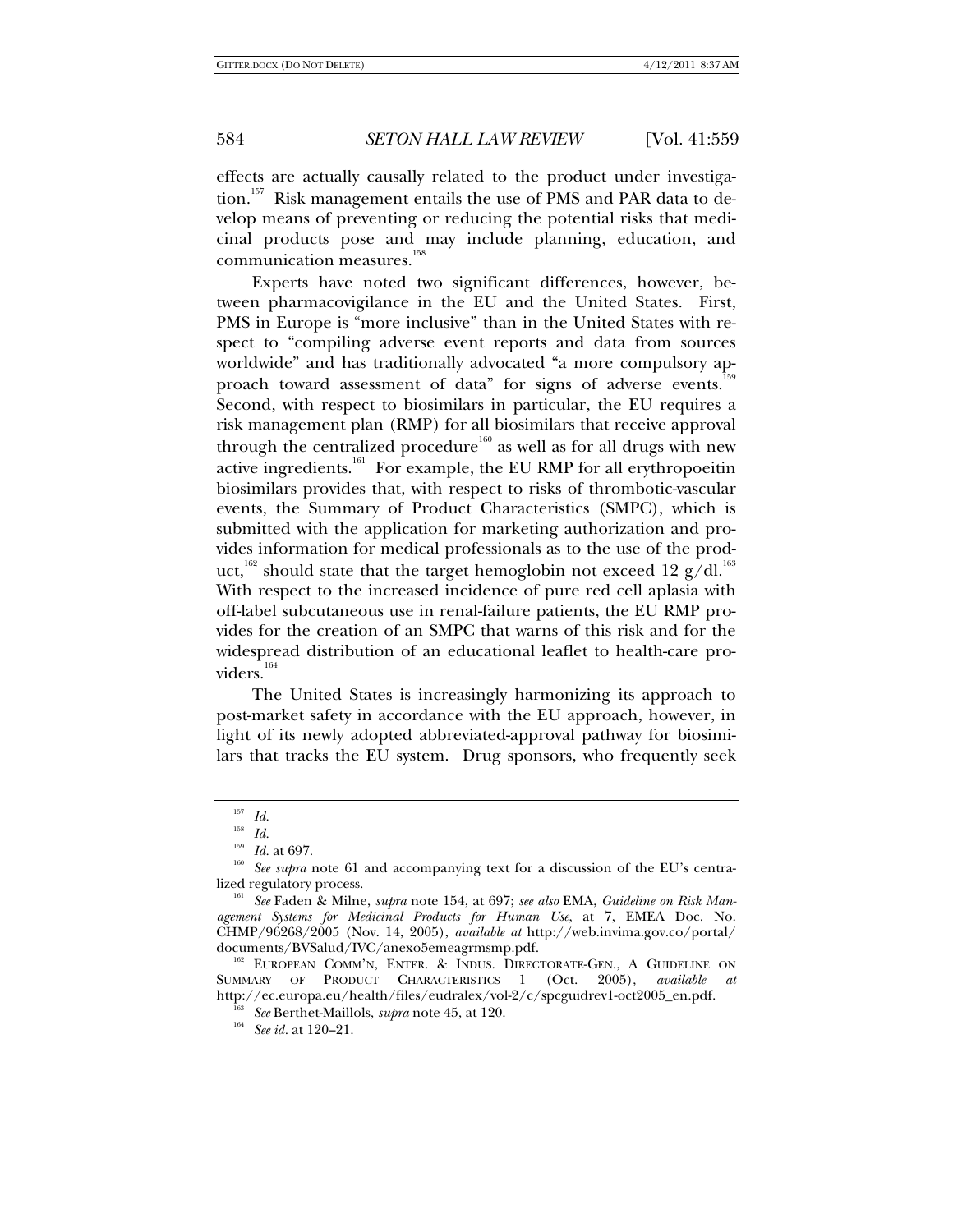approval in both regions, favor harmonization.<sup>165</sup> The U.S. Food and Drug Administration Amendments Act of  $2007<sup>166</sup>$  minimizes the gap between the EU, which requires comprehensive post-marketing safety data, and the United States, which traditionally has not, by granting the FDA the authority to require manufacturers to collect patient safety data in the form of a Risk Evaluation and Mitigation Strategy  $(REMS)$ .<sup>167</sup> The FDA will require a REMS, an analogue to the EU  $RMP<sub>168</sub>$  if the FDA determines that a risk-management approach is necessary in order to ascertain that the benefits of the product outweigh its risks.<sup>169</sup> Nonetheless, in contrast to the EU, a REMS is required in the United States only if the FDA determines that it is necessary.170 Generally, the FDA does not require a REMS if a product's labeling is adequate to establish that the benefits for that user outweigh its risks. $171$ 

Harmonization efforts operate on an international level as well. The International Conference on Harmonisation of Technical Requirements for Registration of Pharmaceuticals for Human Use, which is made up of regulatory bodies, pharmacopeias, and drugindustry members from the United States, Europe, and Japan, has created a guidance document on pharmacovigilance planning for drugs approved in the United States, EU, and Japan.<sup>172</sup>

The pharmacovigilance and risk-management processes relating to biosimilars loom very large because of the safety concerns that biosimilars in developing nations raise.<sup>173</sup> Berthet-Maillols notes, however, that similar issues have not arisen with biosimilars that the EMA

<sup>&</sup>lt;sup>165</sup> See Faden & Milne, *supra* note 154, at 696.<br><sup>166</sup> Pub. L. No. 110-185, 121 Stat. 926.<br><sup>167</sup> See Faden & Milne, *supra* note 154, at 687.<br><sup>168</sup> See Cheryl Key et al., *The Value of Reviewing Existing EU Risk Managem* RAJ PHARMA, Feb. 2010, at 79, *available at* http://www.quintiles.com/ elements/media/inthenews/reviewing-existing-risk-management-plans.pdf.<br><sup>169</sup> See Faden & Milne, *supra* note 154, at 687.<br><sup>170</sup> See id.<br><sup>171</sup> See Key et al., *supra* note 168, at 79.

<sup>&</sup>lt;sup>172</sup> INTERNATIONAL CONFERENCE ON HARMONISATION OF TECHNICAL REQUIREMENTS FOR REGISTRATION OF PHARMACEUTICALS FOR HUMAN USE, E2E: PHARMACOVIGILANCE PLANNING (2002), *available at* http://www.ich.org/fileadmin/Public\_Web\_Site/ICH\_ Products/Guidelines/Efficacy/E2E/Concept\_papers/E2E\_Concept\_Paper.pdf; *also* Faden & Milne, *supra* note 154, at 696; Agnes Shanley, *Taking the Plunge to Harmonize Pharmaceutical Regulations*, PHARMAMANUFACTURING.COM (Mar. 2010), http://www.pharmamanufacturing.com/articles/2010/034.html.

<sup>173</sup> *See* Schellekens, *supra* note 7, at i31 (describing an immunogenic response in a patient using a follow-on epoetin manufactured in India).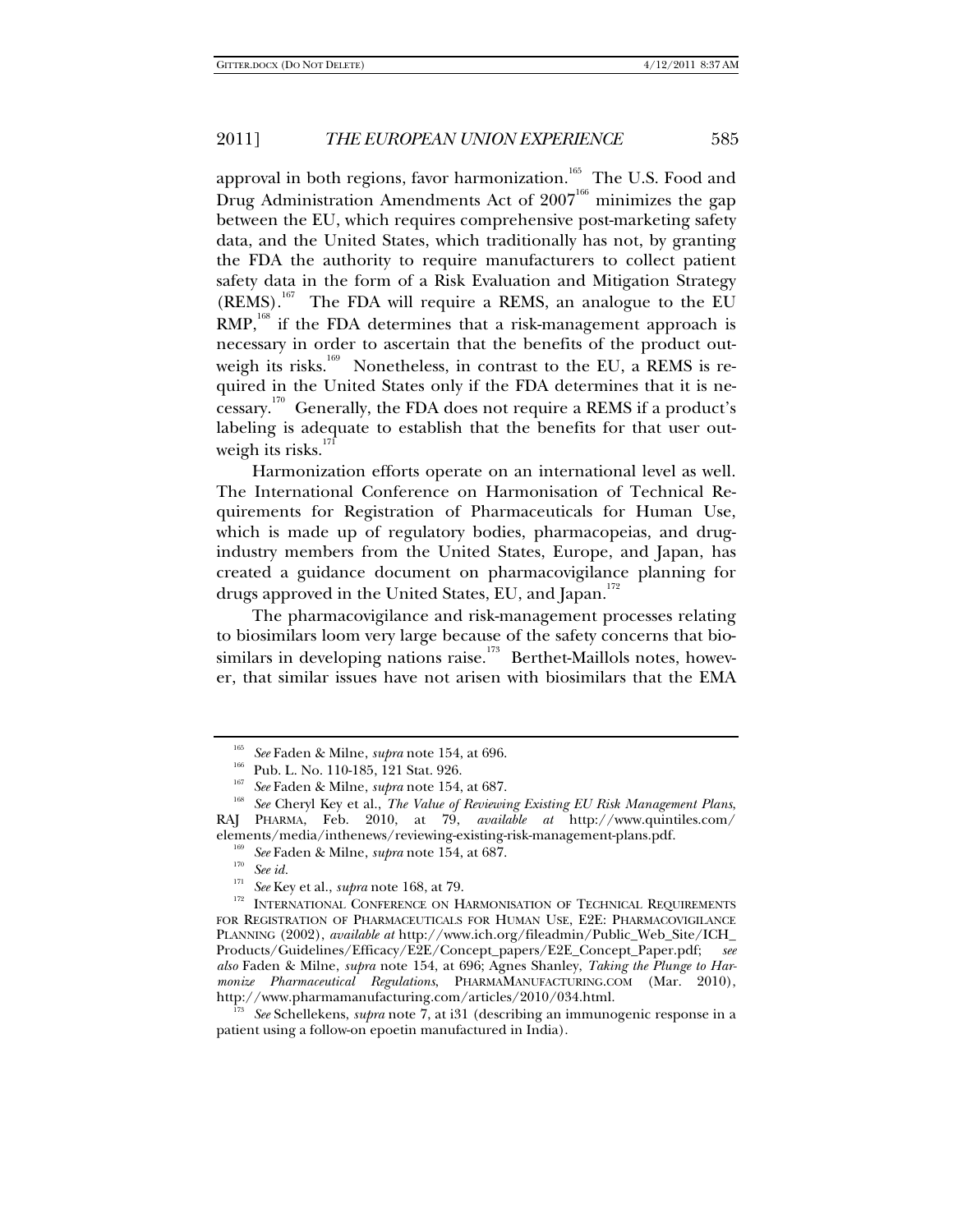has authorized, thereby demonstrating that such products are indeed safe when vetted via a rigorous approval process.<sup>1</sup>

#### *D. The Naming of Follow-On Biological Products*

The WHO provides guidance for naming biologic products. The WHO grants each pharmaceutical substance an International Nonproprietary Name (INN), or generic name, $175$  guided by an international expert advisory panel.<sup>176</sup> According to the WHO, "INN[s] are selected in principle only for single, well-defined substances that can be unequivocally characterized by a chemical name (or formula)"; they are not given to mixtures of substances or substances that are not well-characterized.<sup>177</sup> Generic chemical drugs typically receive the same INN as the reference drug because "the active ingredient of the generic is considered to be an exact copy of the active ingredient of the reference drug."<sup>178</sup>

Similarly, the WHO has determined that INNs should be given to biosimilars based on their active ingredient, provided the assessment of active ingredient is sufficiently consistent and precise.<sup>179</sup> Thus, even though biologics are not well-characterized, the WHO notes that INNs have "been assigned to biological medicines since the early days of the programme, including biotechnology derived products such as monoclonal antibodies and a range of recombinant DNA derived proteins."<sup>180</sup> For example, the brand name forms of human growth hormone, Genotrope and Humatrope, share the same INN: somatropin.<sup>181</sup> In addition, the biosimilars that used these branded forms as their reference molecules, Omnitrope and Valtropin, also share that same  $INN$ <sup>182</sup>

INNs are intended for use in pharmacopoeias, labeling, product information, advertising and other promotional material, drug regu-

<sup>&</sup>lt;sup>174</sup> See Berthet-Maillols, *supra* note 45, at 119.<br><sup>175</sup> Medicines: *International Nonproprietary Names*, WORLD HEALTH ORG.,<br>http://www.who.int/medicines/services/inn/en (last visited Mar. 2, 2011).

<sup>&</sup>lt;sup>176</sup> Mellstedt et al., *supra* note 1, at 416.<br><sup>177</sup> Guidance on INN, WORLD HEALTH ORG., http://www.who.int/medicines/ services/inn/innguidance/en/index.html (last visited Mar. 2, 2011).<br><sup>178</sup> CHU & PUGATCH, *supra* note 15, at 12 n.29.<br><sup>179</sup> WORLD HEALTH ORG., INFORMAL CONSULTATION ON INTERNATIONAL

NONPROPRIETARY NAMES (INN) POLICY FOR BIOSIMILAR PRODUCTS 4–6 (2006), *available at* http://www.who.int/medicines/services/inn/BiosimilarsINN\_Report.pdf.

<sup>&</sup>lt;sup>180</sup> Id. at 5.<br><sup>181</sup> See Liang, *supra* note 17, at 424.<br><sup>182</sup> See id. Although biosimilars share the same INN as the reference product, they are required to have a separate trade name. *See* CHU & PUGATCH, *supra* note 15, at 21.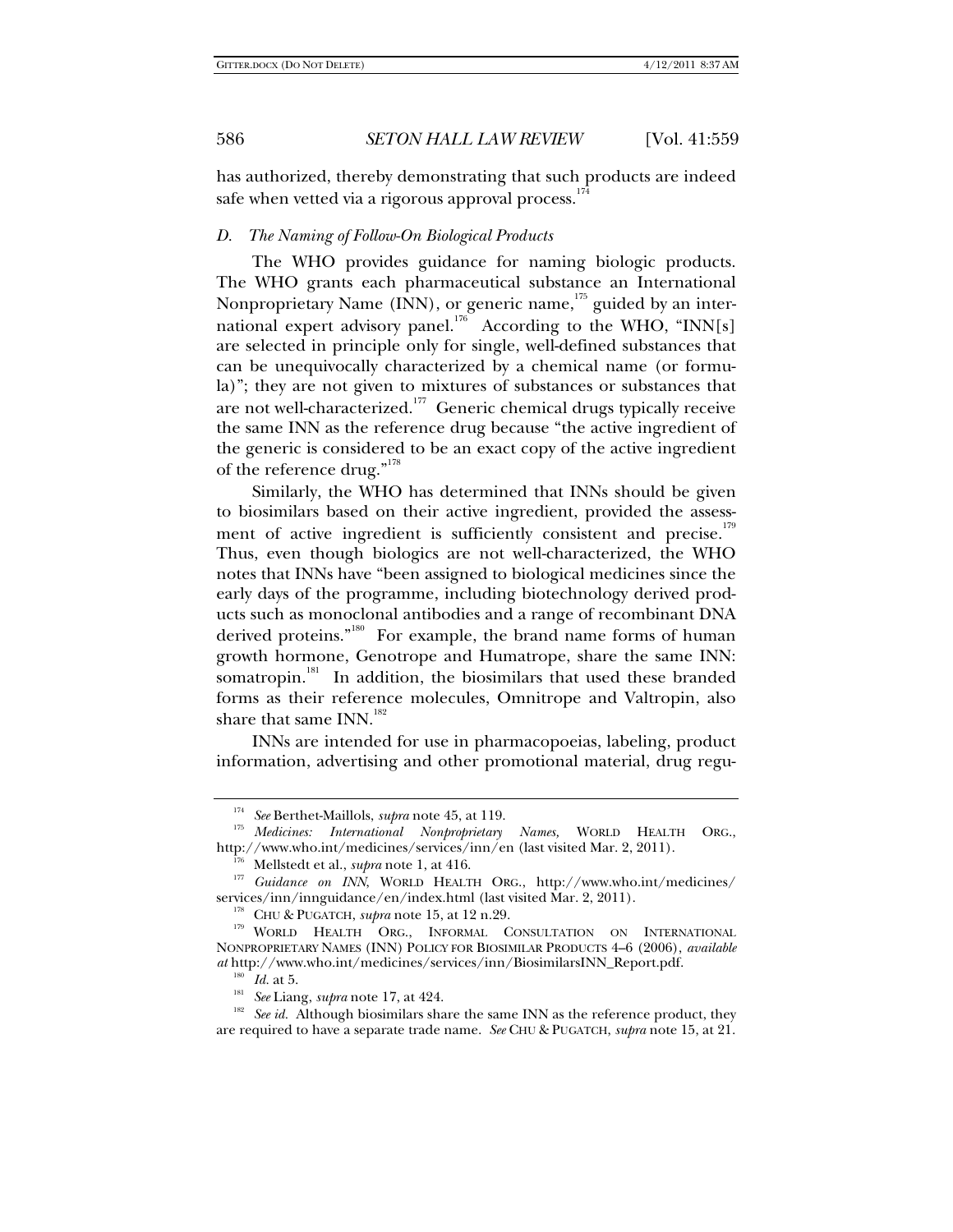lation and scientific literature, and as a basis for generic product names. Jurisdictions such as the EU, Japan, and the United States have agreed to harmonize, in large measure, their naming of biopharmaceuticals through the adoption of INNs.<sup>183</sup> Once it assigns an INN, the WHO formally places it in the public domain, which renders that INN truly nonproprietary and means that the INN can be used without any restriction whatsoever to identify pharmaceutical substances.<sup>184</sup>

There is debate with respect to the attribution of INNs to biological products among WHO officials, as well as among manufacturers of reference and follow-on products, professional medical societies, and academics.<sup>185</sup> In a 2006 consultation paper summarizing a meeting between WHO officials and representatives of various national regulatory agencies, the WHO asserted that "the concept of a biosimilar product is regulatory in nature, whereas assignment of an INN is a nomenclature process based on scientific characterization of an active pharmaceutical substance."<sup>186</sup> The WHO noted that there was "complete agreement amongst the national regulatory authorities present," including from the EU EMA and the U.S. FDA, that "[t]he assignment of INNs should be independent of the regulatory process or of considerations of prescribing interchangeability or the use of INNs in pharmacovigilance."187 Therefore, "it was recommended that no distinctive designation to indicate the regulatory term biosimilar be built into the INN for these products. Instead, it was proposed that INN policy for naming biosimilars be the same as that for stand alone biologicals."<sup>188</sup> One caveat to this recommendation, however, is that differences in glycosolation<sup>189</sup> have been handled by giving an INN name that adds a Greek letter spelled out as a second word (for example, epoetin alpha, epoetin beta).<sup>190</sup>

Various scholars have suggested, however, that the pharmacovigilance process would benefit from the assignment of unique INNs to biopharmaceuticals because it would facilitate accurate prescribing and dispensing and properly link any adverse event to the specific

<sup>&</sup>lt;sup>183</sup> WORLD HEALTH ORG., *supra* note 179, at 5.

<sup>185</sup> *See* Berthet-Maillols, *supra* note 45, at 121–22 (describing the debate among many stakeholders concerned about the INN process).<br><sup>186</sup> WORLD HEALTH ORG., *supra* note 179, at 7.<br><sup>187</sup> *Id.* at 10.<br>*188 Id.* 

<sup>&</sup>lt;sup>189</sup> See supra note 73 and accompanying text.<br><sup>190</sup> WORLD HEALTH ORG., *supra* note 179, at 5–6.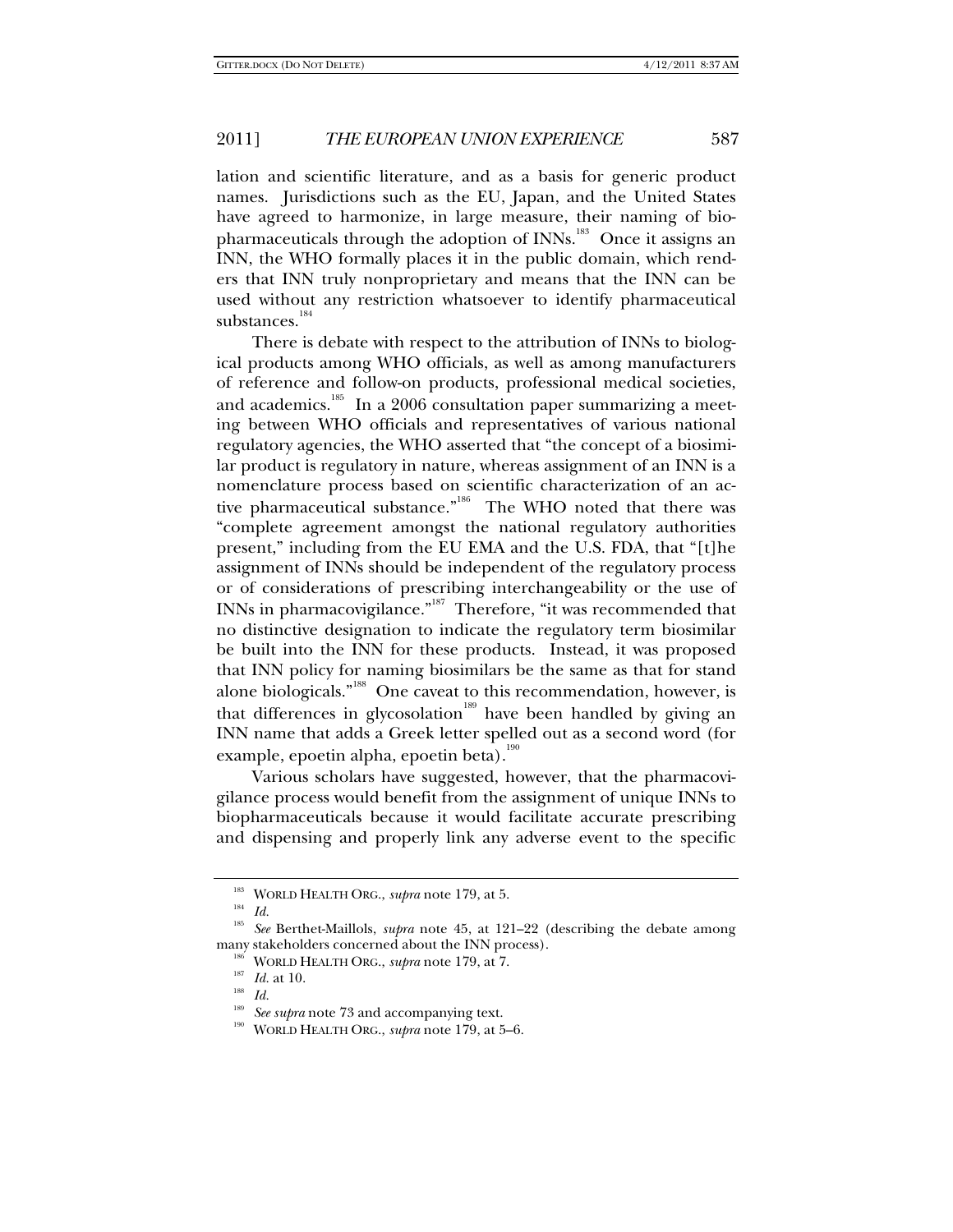product. For example, three prominent European oncologists suggest that the WHO ought to "assign unique INNs to biopharmaceuticals."<sup>191</sup> Likewise, Schellekens contends that "[u]nique naming for all biopharmaceuticals would likely help to differentiate these products, which would facilitate accurate prescribing, dispensing and pharmacovigilance."<sup>192</sup>

Other experts disagree with the notion of unique naming for biopharmaceuticals, so as to differentiate each biosimilar product from its reference product and from other follow-on protein products. According to Berthet-Maillols, once the comparability exercise has been performed and a marketing authorization has been granted, "it would be scientifically inconsistent to ask a company to apply for a different INN for a biosimilar product.<sup>"193</sup> By that logic, the reference product would itself require a new INN each time it was not found to be identical to its earlier formulation.<sup>194</sup>

Berthet-Maillols also notes that the EMA regulations already require that biosimilars be prescribed by their approved names, meaning either their trade name or a scientific denomination accompanied by a trademark, or by the holder of the marketing authorization.<sup>195</sup> Furthermore, side effects must be reported by identifying the name of the medicinal product and the batch number, not simply an INN. She cites one study, performed before batch numbers were required to accompany reports of side effects, showing that of 8970 reports concerning the biologic drug erythropoietin, doctors had included the full product name, rather than merely the INN, ninety-nine percent of the time.<sup>196</sup> Thus, Berthet-Maillols concludes that "[d]octors seem to have integrated on their own the necessity, regarding the traceability of biotechnology medicines" by mentioning the full product name and not only the  $INN$ ;<sup>197</sup> therefore, "the attribution of an INN different from that of the [reference product] for each of its biosimilars does not seem to be necessary in the name of ensuring the pharmacovigilance of biotechnology products."<sup>198</sup>

Experts also argue that, in addition to unique naming, more comprehensive labeling of biosimilars would assist physicians and

<sup>191</sup> Mellstedt et al., *supra* note 1, at 416.

<sup>192</sup> Schellekens, *supra* note 7, at i34. 193 Berthet-Maillols, *supra* note 45, at 122 (citations omitted). 194 *Id.*

 $\frac{195}{196}$  *Id.* 

 $\frac{196}{197}$  *Id.* 

 $\frac{197}{198}$  *Id.* 

<sup>198</sup> *Id.*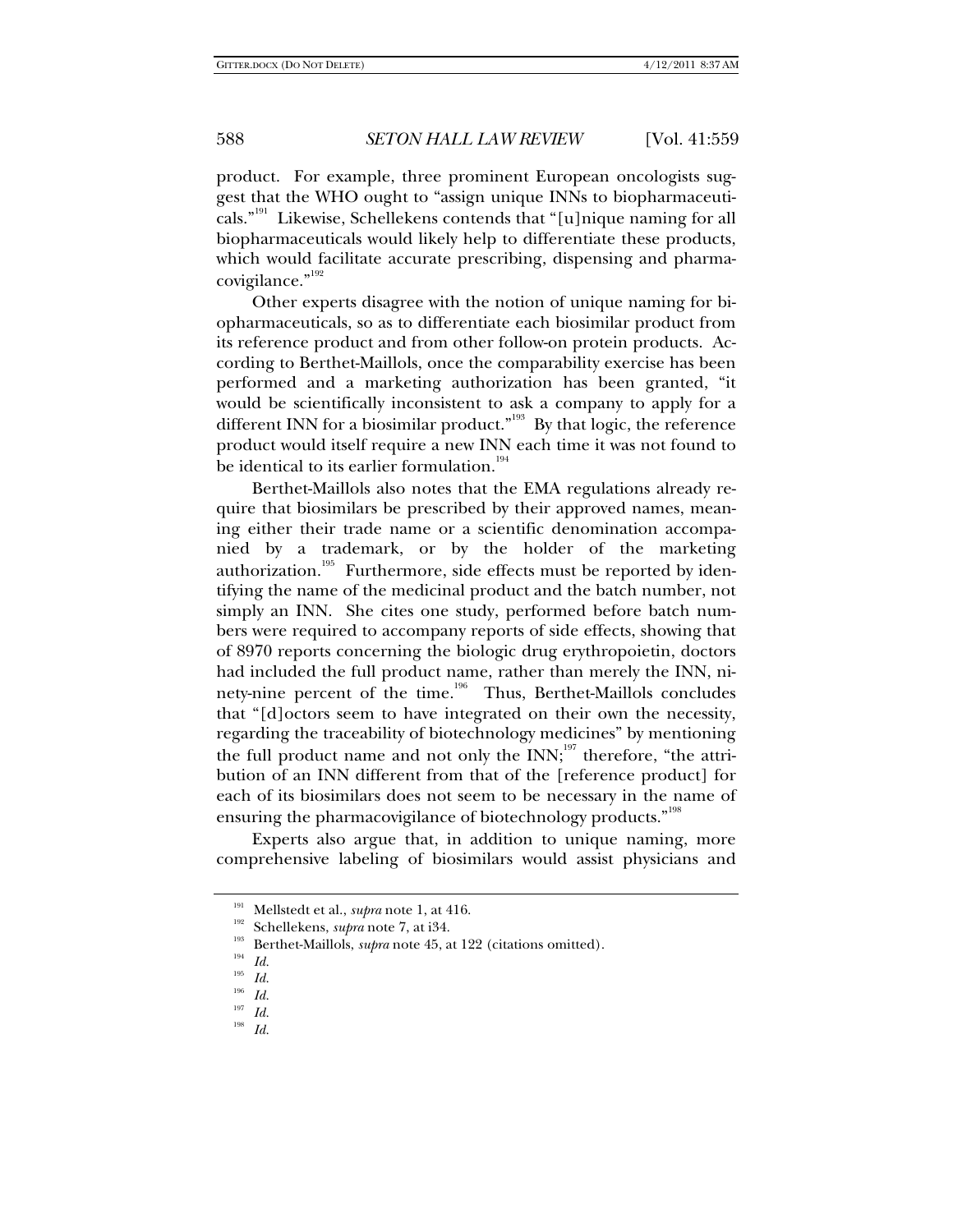pharmacists in decision-making. According to Mellstedt et al., "[b]ecause biosimilars are not equivalent to reference products and because unique efficacy and safety data will be available, labeling should include these data . . . [and] those indications that are based upon extrapolation of data."<sup>199</sup> Schellekens agrees that "[t]he labels of the approved biosimilars are nearly identical or are very similar to those of the reference product. A more transparent label that included relevant clinical data for the biosimilar, such as the data included in EPAR [European Public Assessment Reports], would help clinicians make informed treatment decisions."<sup>200</sup>

#### *E. Extrapolation of Indications*

Extrapolation of indications is another issue facing the FDA as it develops an abbreviated approval pathway for biosimilars. An "[e]xtrapolation involves the approval of a drug for indications for which it has not been evaluated in clinical trials."<sup>201</sup> The EMA generally supports data extrapolation for biosimilars that make the requisite scientific showing on the theory that if the biosimilar shows adequate comparability to the reference product for one indication, it may be reasonable to extend the biosimilar's approval to other indications of the innovator product. $202$ 

The EU's current guidance with respect to biosimilars provides that if a reference product "has more than one indication, the efficacy and safety of the medicinal product claimed to be similar has to be justified or, if necessary, demonstrated separately for each of the claimed indications."<sup>203</sup> But "[i]n certain cases it may be possible to extrapolate therapeutic similarity shown in one indication to other indications of the reference medicinal product."<sup>204</sup> A sufficient showing will depend, inter alia, on clinical experience, available literature and data, and whether the same mechanisms of action or the same receptor(s) are involved in all indications.<sup>205</sup> If the mechanism of action differs between indications, the biosimilar manufacturer may be

<sup>&</sup>lt;sup>199</sup> Mellstedt et al., *supra* note 1, at 416.<br><sup>200</sup> Schellekens, *supra* note 7, at i34. EPARs are assessment reports for the evaluation of marketing authorization applications made public by the EMA on its website.<br>Key et al., *subra* note 168, at 80.

<sup>&</sup>lt;sup>201</sup> Mellstedt et al., *supra* note 1, at 417.<br><sup>202</sup> *Id.* 2014 EMEA (CUMP)(2014)(4008)(

<sup>&</sup>lt;sup>203</sup> EMA, EMEA/CHMP/BWP/42832/2005, *supra* note 64, at 3.<br><sup>204</sup> Id.<br><sup>205</sup> See id.

See *id.*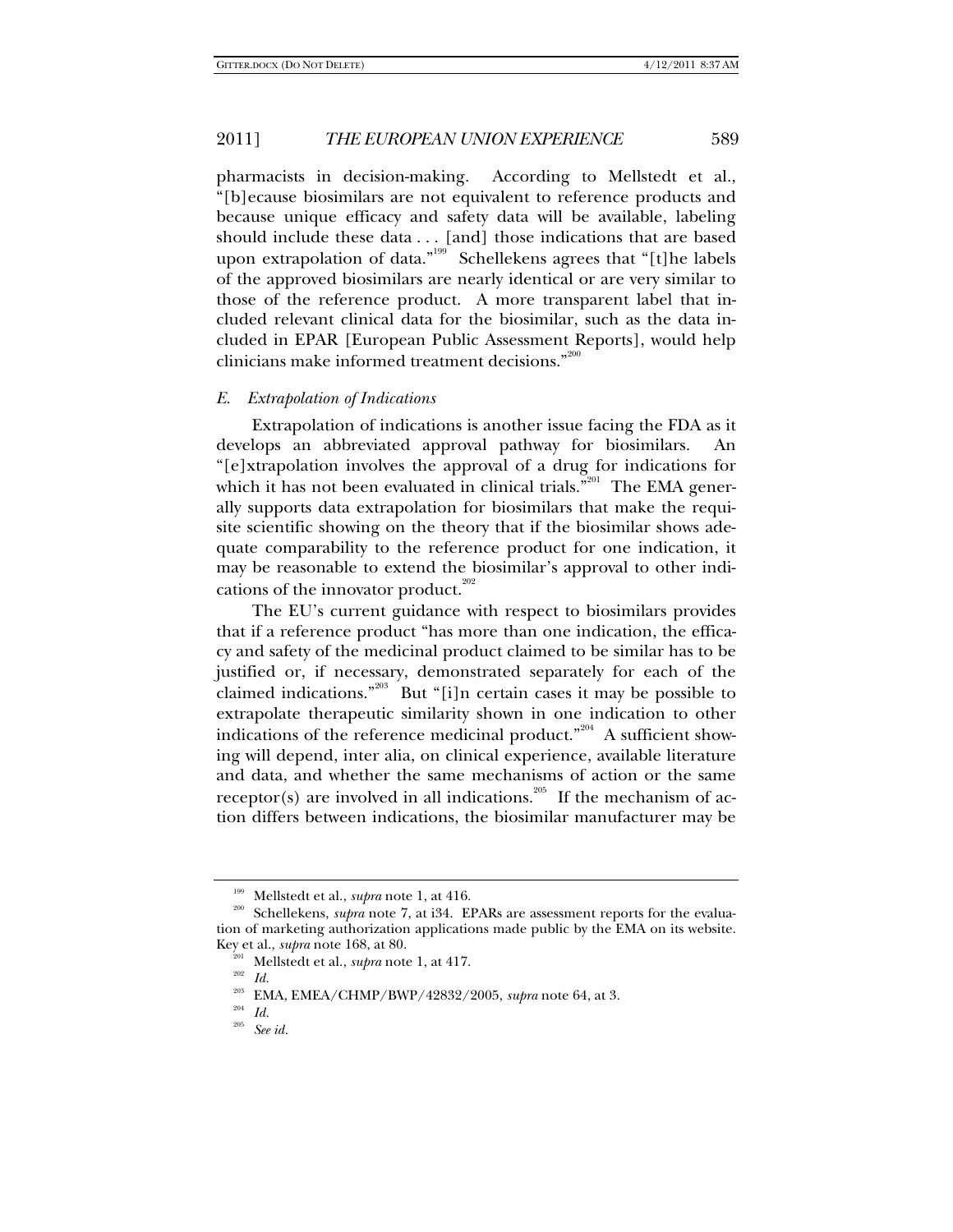required to provide additional clinical data.<sup>206</sup> One example of extrapolation involves the biosimilar human growth hormone Omnitrope and its reference product Genotropin.<sup>207</sup> Although efficacy and safety studies between the two products were conducted only in children with growth disorders, the product labeling for Omnitrope is "virtually identical to that of the reference product, including the indication for use in adults."<sup>208</sup>

As Mellstedt notes, although extrapolation is appropriate for well-characterized proteins such as human growth hormones, it may not apply in cases involving more complex biopharmaceutical products or high-risk populations.<sup>209</sup> This issue will be especially important for the development of monoclonal antibodies, which are very complex biopharmaceuticals that constitute the fastest-growing sector of the biopharmaceutical industry and for which many initial patents will expire in 2014. $^{210}$ 

## *F. The Possibility of Extensions to the Term of Data Exclusivity*

As noted previously, the EU affords ten years of data exclusivity to biologics that have received a marketing authorization.<sup>211</sup> In addition, an innovator may obtain an additional year of data exclusivity if it obtains authorization for new therapeutic indication(s) which bring(s) significant clinical benefits in comparison with existing therapies.212 The EU considers the initial marketing authorization in Europe to be a "global marketing authorization, which covers all variations in drug strength, formulation, route of administration, or change in manufacturing procedure that are subsequently authorized to the original licensor."<sup>213</sup> Thus, "all of these variations are considered to have a single period of data exclusivity that is timed from the initial market authorization."<sup>214</sup>

<sup>206</sup> *See* Mellstedt et al., *supra* note 1, at 417. 207 *See id.*

 $\frac{208}{209}$  *Id.* 

 $\frac{209}{210}$  *Id.* 

<sup>&</sup>lt;sup>210</sup> See Ciftci, *supra* note 65.<br><sup>211</sup> See *supra* note 45 and accompanying text.<br><sup>212</sup> See *supra* note 46 and accompanying text.<br><sup>213</sup> Looper, *supra* note 133, at 253.<br><sup>214</sup> Id. (citing Directive 2004/27/EC, of the E Council of 31 March 2004 Amending Directive 2001/83/EC on the Community Code Relation to Medicinal Products for Human Use—Amendment to Article, 2004 O.J. (L136) 34, 34–57.).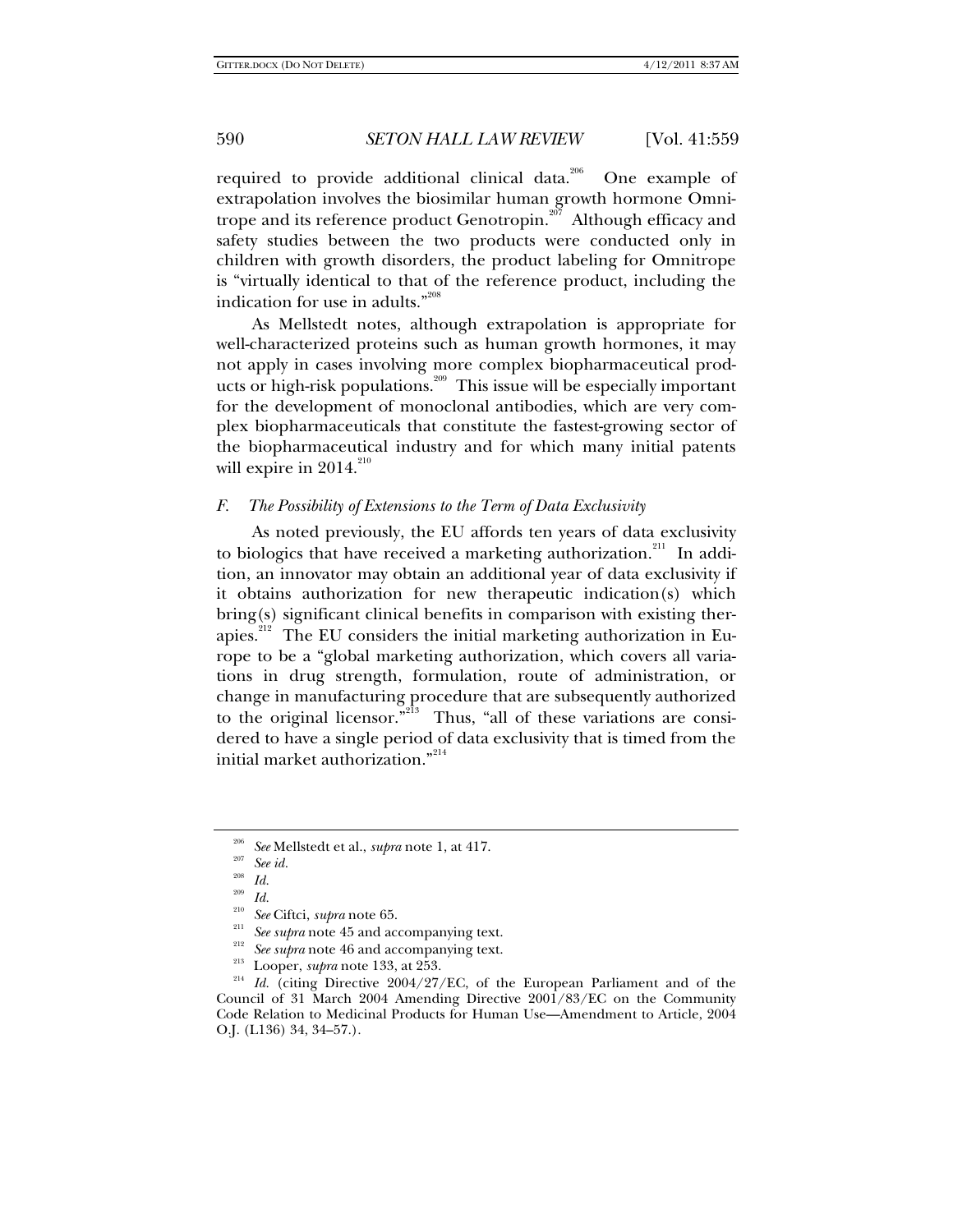Like the EU regulatory scheme, the BPCIA does not provide for renewal of data exclusivity in favor of a sponsor of a reference product in case of changes in drug strength, formulation, or route of administration.<sup>215</sup> Despite this similarity, the BPCIA also differs from EU law in a few significant ways. First, the BPCIA does not provide for renewal of data exclusivity for an innovator firm in case of changes in indication.<sup>216</sup> Second, the BPCIA will consider the renewal of data exclusivity in the case of a structural modification to a reference product that results in a change in safety, purity, or potency compared to the original product.<sup>217</sup>

Looper notes that "[t]he eligibility of a second-generation biological product with structural modifications (e.g., PEGylation or glycosylation) and concomitant improvements in efficacy, safety or release profiles for consideration as a distinct biological product for the purposes of data protection in Europe . . . has not been established."218 Because second-generation biological products that have obtained market authorization as follow-on biologics cannot be used as reference products by manufacturers of future follow-on biologics,<sup>219</sup> there is limited social value in permitting makers of follow-on biologics to obtain data exclusivity.

This may change, however. As Falk Ehmann of the EMA notes, the EMA must consider whether the regulatory pathway for biosimilars may be a two-way street, that is, whether such that a reference product would ultimately be able to refer to characteristics of its counterpart biosimilar, such as the biosimilar's dosing, route of administration, and indication.<sup>220</sup> Such an approach would undoubtedly expedite the drug development and approval process, redounding to the benefit of consumers.

<sup>&</sup>lt;sup>215</sup> 42 U.S.C. § 262(k) (7) (C) (Supp. IV 2010).<br><sup>216</sup> Looper, *supra* note 133, at 253.<br><sup>217</sup> § 262(k) (7) (C).<br><sup>218</sup> Looper, *supra* note 133, at 253.<br>*Id.* at 248 (stating that EU law requires a reference product "to market authorization through the standard drug licensure process"). In the United States as well, a reference product must have been approved in the United States. *See*

 $^{220}$  FALK EHMANN, BIOSIMILARS IN THE EUROPEAN UNION—EXPERIENCE GAINED AND PERSPECTIVES 32 (2008), *available at* http://www.biosimilarstoday.com/ 2008/Ehmann.pdf.